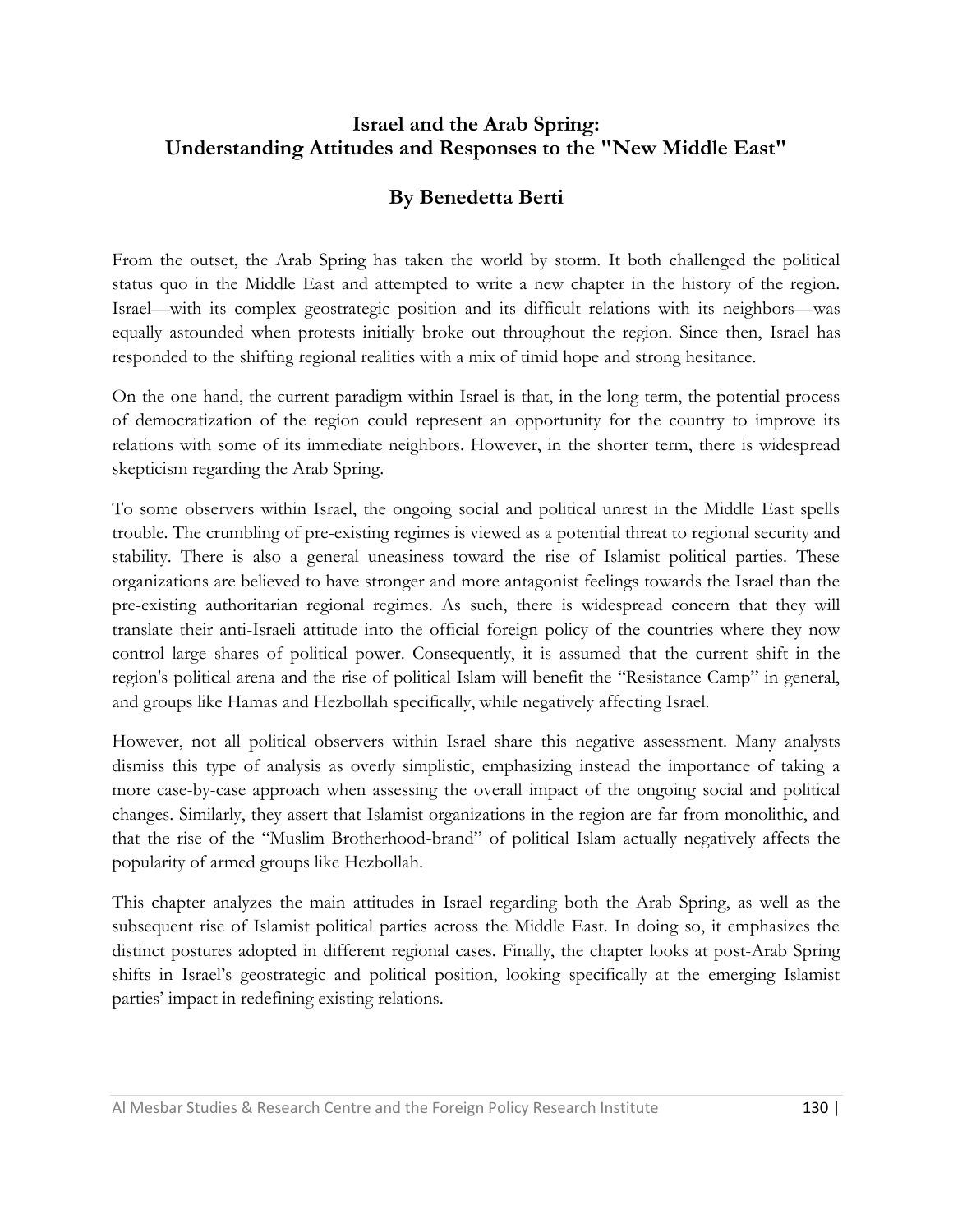#### **Israel's Response to the "Arab Awakening": Hope and Hesitance**

When protests first broke out in Tunisia in late 2010, Israel took a wait-and-see approach, refraining from making public statements in support of either Zine El Abidine Ben Ali's regime or the opposition forces. This is hardly surprising, given the relations between the two countries. After a brief honeymoon during the 1990s—where both Tunisia and Israel opened interest offices in their respective counterparty—relations froze after the second intifada began in 2000. Since then, Tunisia has severed all official ties with the State of Israel, preserving, however, unofficial exchanges in sectors like trade and tourism.<sup>1</sup>

Over all, Ben Ali was not seen as a regional ally. Even so, the protests were not greeted with overwhelming enthusiasm.

First, when the autocratic regime fell, the Israeli PM Benjamin Netanyahu indirectly referred to Tunisia by expressing concern for the increased volatility of the Middle East and by wishing that "stability would be restored."<sup>2</sup> He also stressed that the region's instability further proved that Israel's focus should remain on preserving its own national security.<sup>3</sup>

Beyond a concern for regional stability, several Israeli officials addressed the regime change in Tunisia more directly. They expressed apprehension about the future of unofficial ties between the two countries. These officials worried that Tunisia's leadership change could sever the relationship it previously held with Israel.<sup>4</sup> Israeli vice Prime Minister Silvan Shalom—himself born in Tunisia took these concerns one step further by voicing the fear that Tunisia would begin to drift toward the "extremist forces in the Arab world,"<sup>5</sup> referring to groups like Hamas or Hezbollah. From an Israeli perspective, the shift toward a political arena controlled or heavily influenced by political Islam is seen with inherent suspicion, as the common understanding is that such parties will display strong anti-Israeli attitudes, further complicating Israel's standing in the region.

Similar concerns were voiced by the media and think-tank world, where the regime change was as also considered a potential source of regional instability, especially in light of the potential "demonstration effect" of the protests on Israel's neighbors, especially Jordan and Egypt.<sup>6</sup>

<sup>1</sup>Mahmoud Muhareb, "Why is Israel Worried about the Tunisian Revolution?" *Arab center for Research and Policy Studies,* February 7, 2011. [http://english.dohainstitute.org/Home/Details/5ea4b31b-155d-4a9f-8f4d](http://english.dohainstitute.org/Home/Details/5ea4b31b-155d-4a9f-8f4d-a5b428135cd5/2252aae6-511b-416f-b233-ae0027efbf19)[a5b428135cd5/2252aae6-511b-416f-b233-ae0027efbf19](http://english.dohainstitute.org/Home/Details/5ea4b31b-155d-4a9f-8f4d-a5b428135cd5/2252aae6-511b-416f-b233-ae0027efbf19)

<sup>2</sup> Herb Keinon, "Monday Region's Events Show Why Ironclad Security Deal Is So Necessary, PM Says," *Jerusalem Post,* January 17, 2011.<http://www.highbeam.com/doc/1P1-188587361.html> <sup>3</sup> Ibid.

<sup>4</sup> "Netanyahu: Tunisia—A Proof that We Must Retain Security," *Israel Armed Forces Radio Website, January 16, 2011.* <http://glz.co.il/newsArticle.aspx?newsid=75755> (Hebrew)

<sup>5</sup> Ibid.

<sup>6</sup> Shlomo Brom, "The Toppling of the Tunisian Regime: Ramifications for the Arab World," INSS Insight No. 238, January 20, 2011[. http://www.inss.org.il/upload/%28FILE%291295508858.pdf](http://www.inss.org.il/upload/%28FILE%291295508858.pdf)

Al Mesbar Studies & Research Centre and the Foreign Policy Research Institute 131 |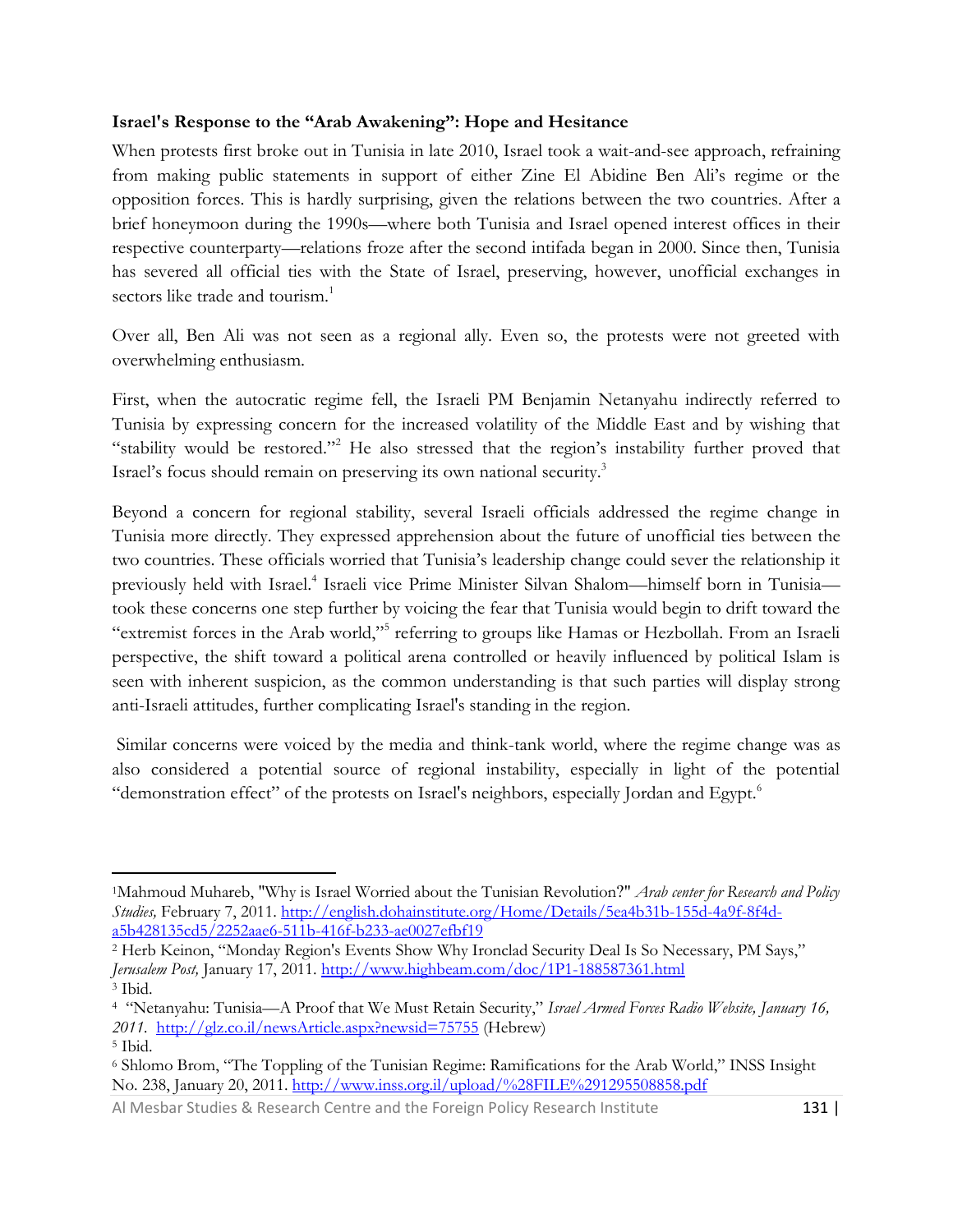In contrast to the relative understated reaction to the protests in Tunisia, Israel's response was unequivocal when the demonstrations sparked by the Arab Spring spread to Egypt. The relationship between Israel and the Mubarak regime was far from perfect, with the Egyptian government never fully investing in creating a *de facto* peace with Israel after the 1979 treaty. Also, Hosni Mubarak was known to cultivate, and even foment, anti-Israeli feelings among his population to deflect criticism of his regime. Yet, despite the problematic relationship, the Israeli government largely credited Mubarak with having preserved peace and stability for roughly three decades. Therefore, it is no surprise that at the beginning of the anti-government demonstrations Israeli officials largely hoped that the status quo would be restored. This was the case, even though the government refrained from making public statements about the crisis or supporting any of the warring parties.<sup>7</sup>

According to former chief of general staff MK Shaul Mofaz, the best scenario for Israel would have been for the regime to overcome the protests.<sup>8</sup> In addition, Israel went beyond mere statements in signaling its support of the Mubarak government. The government allegedly attempted to diffuse American and European criticism of the Egyptian regime, and also allowed Egyptian troops to deploy in the Sinai (Israel's agreement is needed according to the 1979 peace treaty).<sup>9</sup>

With the escalating protests, more Israeli officials went on record to express their concerns over the stability and security of the region. They stressed the importance Israel places upon preserving the peace treaty with Egypt. Israel, in fact, sees the agreement as one of the cornerstones of regional stability. For instance, former Israeli Defense Forces (IDF) chief of general staff Lt.-Gen. Gabi Ashkenazi stated that the unrest could represent a threat to Israel,<sup>10</sup> a concern seconded by PM Netanyahu, who also underscored the importance of investing in security arrangements, as well as on preserving the peace treaty.<sup>11</sup>

These concerns about Egypt largely coincided with those already expressed over regime change in Tunisia. However, regarding Egypt, the stakes were seen as substantially higher, not only because of the existing peace treaty between the two countries, but also because of Egyp'ts geostrategic position and its influence on the regional balance of power. This is why the Israeli PM openly expressed the fear that Iran would attempt to stir the Egyptian uprisings in its direction, trying to increase its

 $\overline{\phantom{a}}$ <sup>7</sup> Ian Black, "Egypt Protests: Israel Fears Unrest May Threaten Peace Treaty*," The Guardian*, January 31, 2011. http://www.guardian.co.uk/world/2011/jan/31/israel-egypt-mubarak-peace-treaty-fears

<sup>8</sup> Rebecca Anna Stoil, "Mofaz: It's Best For Israel If Mubarak Overcomes Protests," *Jerusalem Post*, February 1, 2011.<http://www.jpost.com/DiplomacyAndPolitics/Article.aspx?id=206131>

<sup>9</sup> Ian Black, "Egypt Protests: Israel Fears Unrest May Threaten Peace Treaty*," The Guardian*, January 31, 2011. <sup>10</sup> Yaakov Katz, "Ashkenazi: Unrest Could Change Our Security Reality," *Jerusalem Post*, February 2, 2011. <http://www.jpost.com/Defense/Article.aspx?id=206263>

<sup>11</sup> "Excerpts from PM Netanyahu's statement at the Knesset," *Israeli Prime Minister's Office website*, February 2, 2011.

[http://www.mfa.gov.il/MFA/Government/Speeches+by+Israeli+leaders/2011/PM\\_Netanyahu\\_addresses](http://www.mfa.gov.il/MFA/Government/Speeches+by+Israeli+leaders/2011/PM_Netanyahu_addresses_Knesset_situation_Egypt_2-Feb-2011) [\\_Knesset\\_situation\\_Egypt\\_2-Feb-2011](http://www.mfa.gov.il/MFA/Government/Speeches+by+Israeli+leaders/2011/PM_Netanyahu_addresses_Knesset_situation_Egypt_2-Feb-2011)

Al Mesbar Studies & Research Centre and the Foreign Policy Research Institute 132 |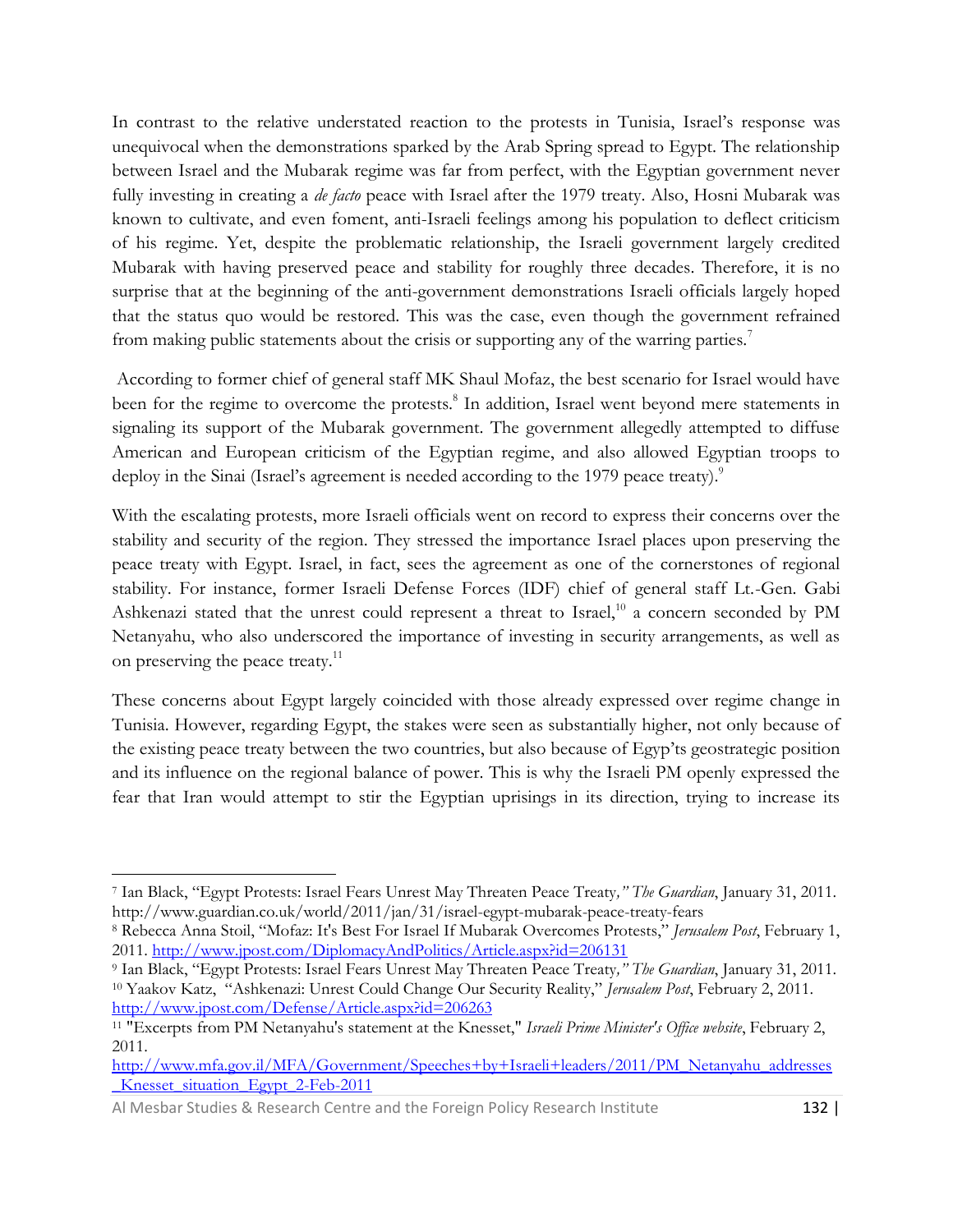leverage in the post-Mubarak era. In Israel's view, an increase in Tehran's influence is clearly identified as a direct security threat.<sup>12</sup>

However, this growing anxiety over the state of the peace treaty, the calm along the Israeli-Egyptian border, and the rising influence of Iran gradually diminished in the days following Mubarak's resignation, with Israel Defense Minister Ehud Barak immediately seeking (and reportedly obtaining) reassurances on the peace treaty with chief of the Supreme Council of the Armed Forces (SCAF), Field Marshal Mohamed Hussein Tantawi.<sup>13</sup>

Even so, a few months into the Arab Spring, the emerging consensus within the Israeli political establishment was still deeply pessimistic. In addition to the threat to regional stability, there was growing skepticism over the revolts' potential to lead to a true democratization process.

PM Netanyahu expressed this paradigm in April 2011, when he said "[w]hat we hope to see is the European Spring of 1989." He added, however, that there was an increasing chance of encountering an "Iranian Winter."<sup>14</sup> The PM was referring to the perception that the uprisings were being increasingly hijacked by Islamist groups, a notion commonly referred to in Israel as the "Islamic winter."

A few months later, in November 2011, the PM went even further by stating that "the chances are that an Islamist wave will wash over the Arab countries, an anti-West, anti-liberal, anti-Israel and ultimately an anti-democratic wave."<sup>15</sup>

Of course, the increased skepticism regarding the Arab Spring has been going hand-in-hand with the rise of Islamist parties and the perception that "[t]he biggest winner of the past year is political Islam—in Tunisia, Libya, Egypt, and (perhaps soon) in Syria."<sup>16</sup>

This is especially true when analyzing the reactions to the rising popularity of Islamist groups in Egypt—where the Muslim Brotherhood and the Salafists first won over two thirds of seats in the

 $\overline{\phantom{a}}$ <sup>12</sup> Ibid.

<sup>13</sup> Isabel Kershner, "As Egypt Begins to Calm Down, So Do Israeli Nerves," *New York Times*, February 14, 2011.<http://www.nytimes.com/2011/02/14/world/middleeast/14israel.html>

<sup>14</sup> "Arab Spring May Turn Into Iranian Winter: Israel PM," *Agence France Presse,* April 17, 2011. [http://www.google.com/hostednews/afp/article/ALeqM5j4sOmN0rkFs8yT2KSqtpiuGyrj5g?docId=CNG.](http://www.google.com/hostednews/afp/article/ALeqM5j4sOmN0rkFs8yT2KSqtpiuGyrj5g?docId=CNG.eb63d08c46fc03277ee2b129a6b13866.c41) [eb63d08c46fc03277ee2b129a6b13866.c41](http://www.google.com/hostednews/afp/article/ALeqM5j4sOmN0rkFs8yT2KSqtpiuGyrj5g?docId=CNG.eb63d08c46fc03277ee2b129a6b13866.c41)

<sup>&</sup>lt;sup>15</sup> "Excerpts from PM Netanyahu's statement at the Knesset," Israeli Prime Minister's Office website, November 23, 2011.

[http://www.mfa.gov.il/MFA/Government/Speeches+by+Israeli+leaders/2011/PM\\_Netanyahu\\_statement](http://www.mfa.gov.il/MFA/Government/Speeches+by+Israeli+leaders/2011/PM_Netanyahu_statement_Knesset_23-Nov-2011/)  $Knesset_23-Nov-2011\$ 

<sup>16</sup> Amos Yadlin, "The Arab Uprising One Year On," in *One Year of the Arab Spring: Global and Regional Implications,* Guzansky, Yoel and Heller, Mark A., eds. (INSS Memorandum No. 113, Tel Aviv: Institute for National Security Studies, March 2012), p. 15.

Al Mesbar Studies & Research Centre and the Foreign Policy Research Institute 133 |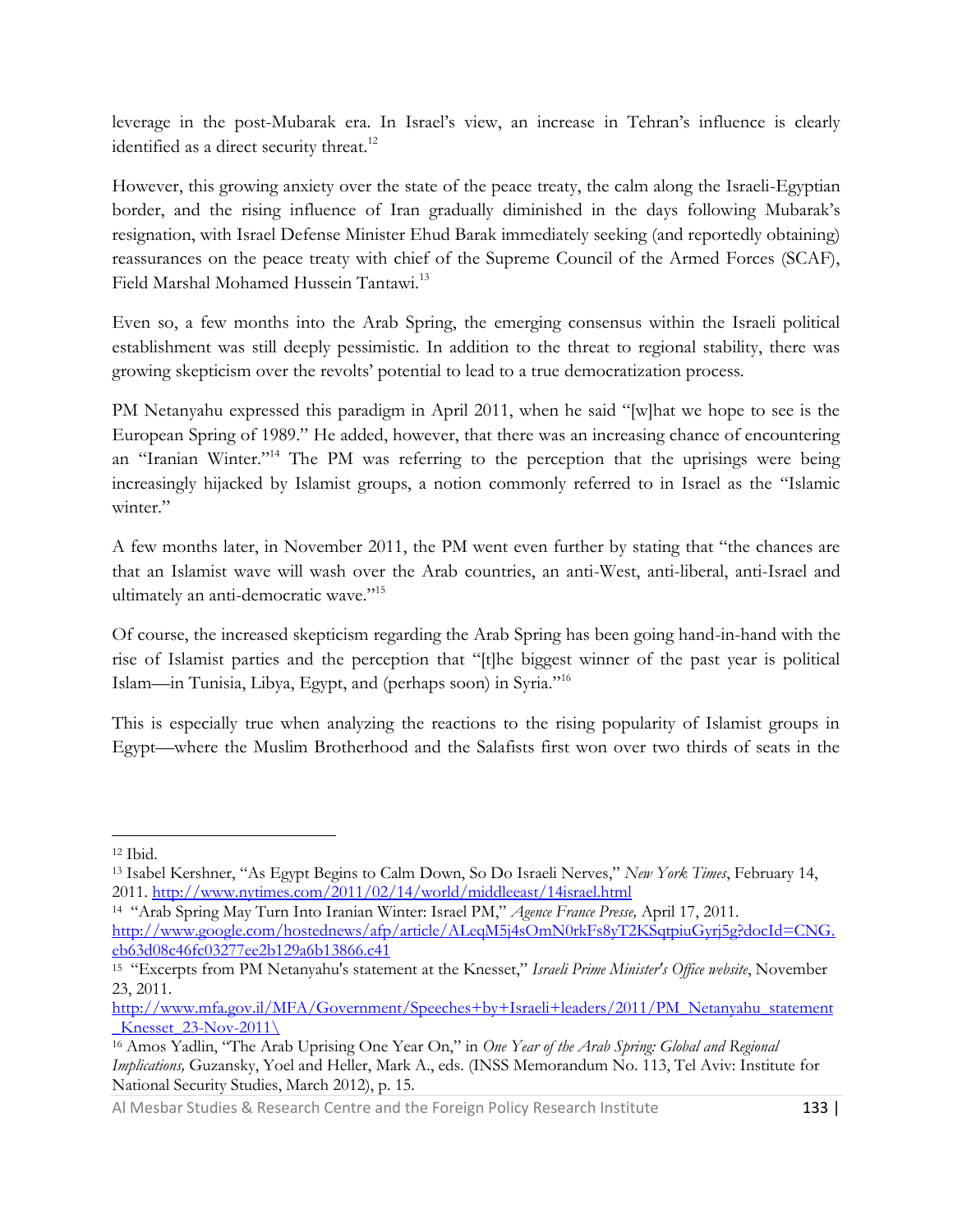Egyptian Parliament,<sup>17</sup> and with Muslim Brotherhood's candidate Mohamed Morsi winning the Presidency. Even though Israel's government officially congratulated Egypt on its newly elected legislative body,<sup>18</sup> the country is extremely troubled by this trend and it has not found a way to open a channel of communication with Egypt's Islamists.<sup>19</sup> As the next section consider, it is no surprise that Israel views the rise of the vehemently anti-Zionist Muslim Brotherhood as a troublesome trend, especially when combined with an extremely antagonist public opinion.

Therefore, when looking at the evolving Arab Spring and the subsequent regime changes occurring in both Tunisia and Egypt, the Tel Aviv's concerns include regional stability, an opening for Tehran to increase its influence, a potential challenge to the peace treaty with Egypt, and, last but not least, the rapid rise of political Islam in the Middle East. Furthermore, the possibility that the "troubles" could spread to Jordan—the second regional player to have signed an official peace treaty with Israel—has also been considered a threat resulting from the Arab awakenings.

However, not all political observers within Israel concur with this pessimistic assessment of reality. For instance, Lior Ben-Dor, the Foreign Ministry's Arabic media spokesman has asserted that, from Israel's perspective, "(…) by and large little has changed. They don't hate us any less than before. But not any more than before, either."<sup>20</sup>

In addition to diffusing fears stemming from the Arab uprisings, some Israeli political observers and politicians have also referred to the upheavals as a potential opportunity for Israel. Israeli President Shimon Peres stated: "Poverty and oppression in the region have fed resentment against Israel and the better our neighbors will have it, we shall have better neighbors," arguing that regional democratization is exactly what Israel needs to be more secure and prosperous.<sup>21</sup> Within the media and the think tank world, many analysts have argued along the same lines, stressing how none of the deposed regimes—including in Egypt—has ever been genuinely interested in building a positive relation with Israel. Furthermore, they have contended that the Arab Spring has so far not

<sup>17</sup> David D. Kirkpatrick, "Islamists Win 70% of Seats in the Egyptian Parliament," *New York Times,* January 21, 2012. [http://www.nytimes.com/2012/01/22/world/middleeast/muslim-brotherhood-wins-47-of-egypt](http://www.nytimes.com/2012/01/22/world/middleeast/muslim-brotherhood-wins-47-of-egypt-assembly-seats.html)[assembly-seats.html](http://www.nytimes.com/2012/01/22/world/middleeast/muslim-brotherhood-wins-47-of-egypt-assembly-seats.html)

<sup>18</sup> "Egypt; Israel Foreign Ministry Congratulates Nation for People's Assembly," *Africa News*, January 26, 2012 (available from LexisNexis).

<sup>19</sup> "Israeli Foreign Ministry Denies Opening Dialogue With Egypt's Islamists," *Egypt Independent*, January 4, 2012. [http://www.egyptindependent.com/news/israeli-foreign-ministry-denies-opening-dialogue-egypts](http://www.egyptindependent.com/news/israeli-foreign-ministry-denies-opening-dialogue-egypts-islamists)[islamists](http://www.egyptindependent.com/news/israeli-foreign-ministry-denies-opening-dialogue-egypts-islamists)

<sup>20</sup> Juliane von Mittelstaedt, "In the Eye of the Storm Israel Wary of Changes in the Arab World," *Der Spiegel*, April 6, 2012[. http://www.spiegel.de/international/world/israel-skeptical-of-the-regime-changes-in-the-arab](http://www.spiegel.de/international/world/israel-skeptical-of-the-regime-changes-in-the-arab-world-a-825510.html)[world-a-825510.html](http://www.spiegel.de/international/world/israel-skeptical-of-the-regime-changes-in-the-arab-world-a-825510.html)

<sup>21</sup> "Mideast revolutions could be good for Israel, says Peres," *The Associated Press*, March 28, 2011. [http://www.haaretz.com/news/diplomacy-defense/mideast-revolutions-could-be-good-for-israel-says-peres-](http://www.haaretz.com/news/diplomacy-defense/mideast-revolutions-could-be-good-for-israel-says-peres-1.352374)[1.352374](http://www.haaretz.com/news/diplomacy-defense/mideast-revolutions-could-be-good-for-israel-says-peres-1.352374)

Al Mesbar Studies & Research Centre and the Foreign Policy Research Institute 134 |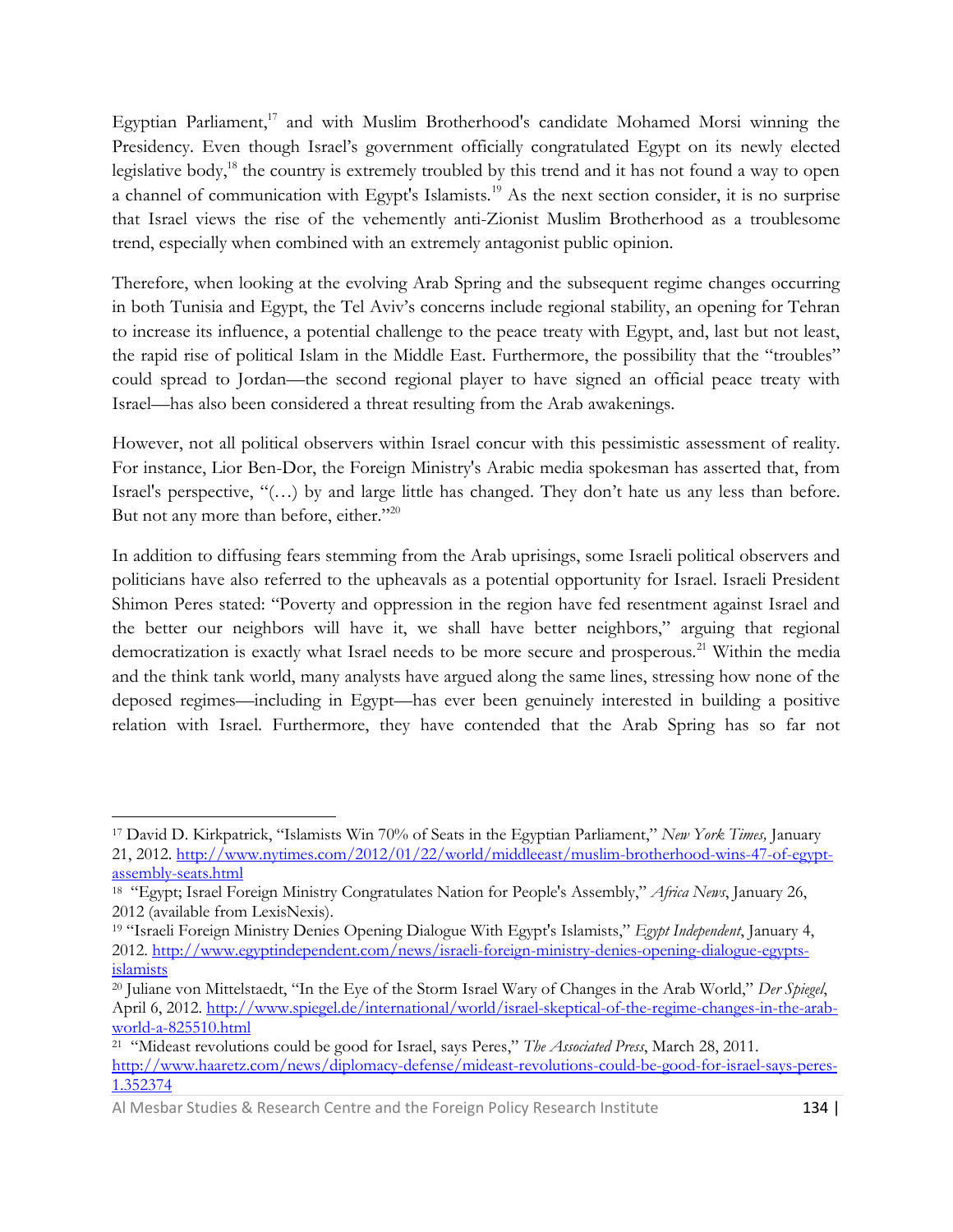empowered Israel's regional foes, like Iran, and it has also negatively affected the popularity of other anti-Israeli groups like Hezbollah.<sup>22</sup>

Finally, political observers within Israel have been asserting that political Islam is not monolithic in attitude toward Israel, while also debating whether, once in a position of power, Islamist parties will be forced to "being rather more ambivalent about their hostility to Israel, or at least about the urgency with which they intend to act on it."<sup>23</sup>

Syria is a clear case where Israel has been struggling between its fears and hopes. On the one hand, Israel sees Bashar al-Assad's demise and his regime as a strong blow against Iran, as well as an opening a new chapter with its northern neighbor. In addition, since the beginning of the conflict in Syria, the violence repeatedly spilled into Israel, with several episodes of errant Syrian mortars shells landing on the Israeli side of the disputed border.<sup>24</sup> Assad also sporadically sparked clashes with Israel along the Golan Heights as a tool to divert domestic attention from the anti-regime protests. The clashes between the Israel Defense Forces (IDF) and Palestinian refugees in May and June 2011 were, in this sense, seen by Israel as part of Assad's attempts to shift the domestic attention away from local demonstrations.<sup>25</sup> Although few within Israel believe that Assad would ever risk entering a full-fledged military confrontation against Israel, his regime's demise would remove the threat of these renewed skirmishes at the border.

On the other hand, the Israeli government has been worried about the potential rise of yet another Islamist regime at its own border. Furthermore, though Israel never trusted the Alawite regime in Syria, the Assads had shown both restraint and predictability, avoiding direct confrontations with Israel and keeping the border quiet. Israel worries about the Syrian state's collapse and the potential creation of a power vacuum within Syria, and specifically next to the Israeli-controlled Golan Heights.

As such, especially in the early stage of the protests, Israel had a lively public debate regarding whether the country should support Assad or the anti-government opposition forces. For example, Druze MK and member of the ruling Likud Party Ayoub Kara openly stated, "I prefer the political extremism of Assad over religious extremism," adding "[w]e don't want religious extremism on the

<sup>22</sup> Benedetta Berti, "Can Hezbollah Cope With A Changing Middle East?" *Foreign Policy Research Institute*, November 2011. http://www.fpri.org/enotes/2011/201111.berti.hezbollah.html

<sup>23</sup> Mark A. Heller, "Israeli Responses to the Arab Spring," in *One Year of the Arab Spring: Global and Regional Implications,* Guzansky, Yoel and Heller, Mark A., eds. (INSS Memorandum No. 113, Tel Aviv: Institute for National Security Studies, March 2012), p. 76.

<sup>24</sup> Benedetta Berti, "Is an Israeli-Syrian War Next?," *FPRI,* November 18, 2012.

http://www.fpri.org/geopoliticus/2012/11/israeli-syrian-war-next

<sup>25</sup> Joel Greenberg, "Netanyahu Accuses Syria Of Abetting Border Clash,*" Washington Post,* **June 6, 2011**. http://www.washingtonpost.com/world/middle-east/netanyahu-accuses-syria-of-abetting-borderclash/2011/06/06/AGYCeaKH\_story.html

Al Mesbar Studies & Research Centre and the Foreign Policy Research Institute 135 | 135 |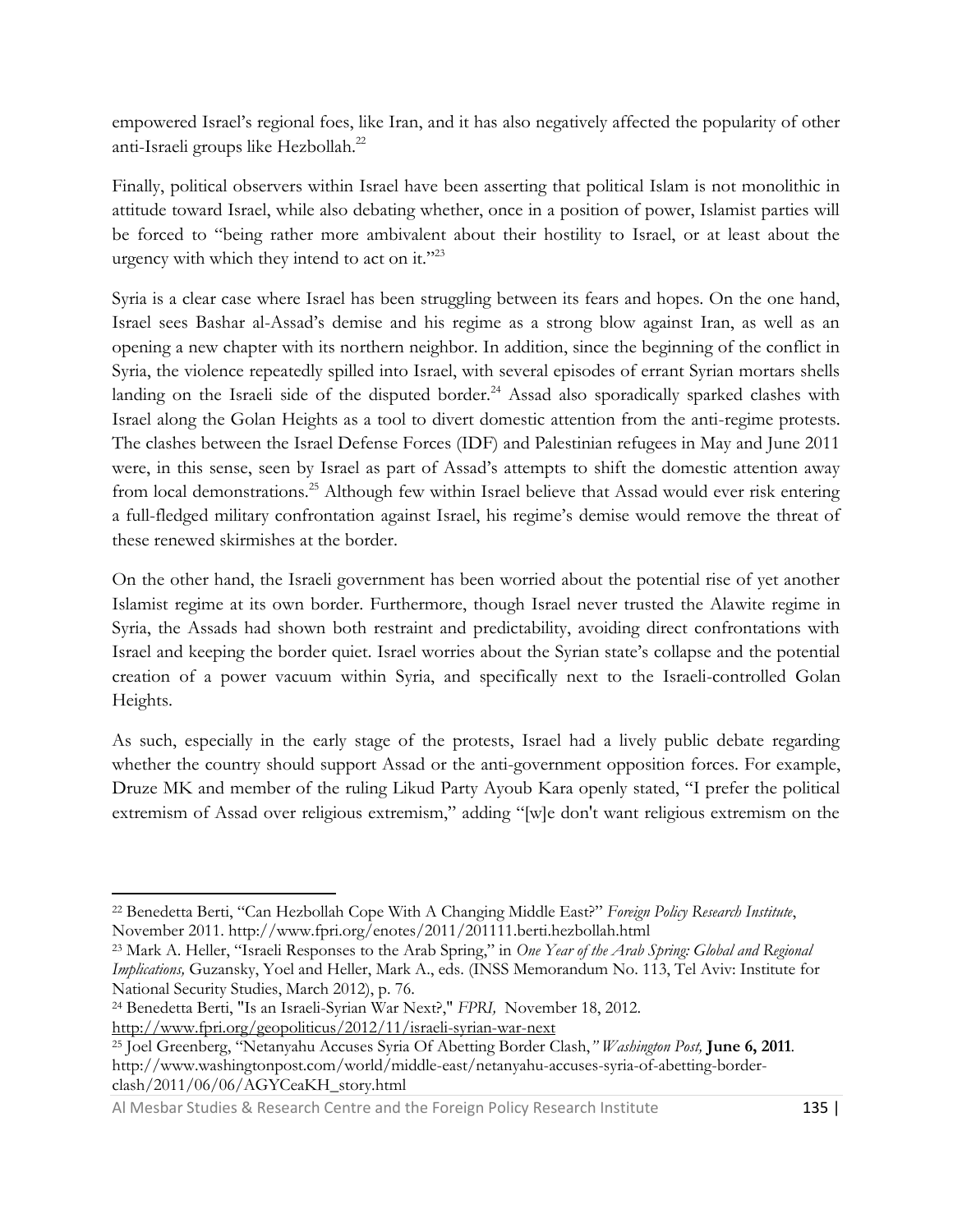border."<sup>26</sup> National infrastructure Minister Uzi Landau claimed the exact opposite by stating: "[t]he only thing I know is that if he [Assad] falls there will be big short-term advantages."<sup>27</sup>

In the early months of the Syrian crisis, Israel kept a low profile, while denying any direct involvement with either Assad or the opposition.<sup>28</sup> For instance, in an April 2011 interview Israeli PM Netanyahu openly said that, on Syria, "Any answer I'll give you wouldn't be a good one,"<sup>29</sup> hinting at an awareness that openly endorsing the Syrian opposition forces would hinder their domestic stance and legitimacy, while strengthening Assad's accusations that the opposition is a "puppet" of Israel and the United States.

While the general Israeli policy was to stay out of the Syrian crisis, still several Israeli politicians came out in support of the protests even in these relatively early stages. In March 2011, Israeli President Shimon Peres expressed solidarity with the protesters by stating: "[d]emocracy needs to be allowed into a country the moment the young generation opens its eyes. The young people have questions about why they are living in poverty. A family that cannot provide food for itself is tragic."<sup>30</sup> Also, in May 2011, Israeli MK Shaul Mofaz reportedly urged Russia to stop supplying advanced weaponry to the Syrian regime in the context of a meeting between Knesset Foreign Affairs and Defense Committee members and their counterparty in Russia.<sup>31</sup>

In the following months, as the Syrian crisis escalated, Israel gradually switched from ambivalence to condemnation of the Syrian regime. This shift occurred together with the realization that Assad was not likely to survive the political storm ignited by the protests. By the end of 2011, the general assessment within Israel was that the Assad regime was doomed and that its fall was indeed "inevitable."<sup>32</sup> In this context, Israel first offered humanitarian aid to Syria through the International Committee of the Red Cross in March 2012. Foreign Minister Avigdor Liberman stated: "[e]ven though Israel cannot intervene in events occurring in a country with which it does not have

<sup>26</sup> Joshua Mitnick, "Amid Syria's Turmoil, Israel Sees Assad As The Lesser Evil," *The Christian Science Monitor*, May 6, 2011. [http://www.csmonitor.com/World/Middle-East/2011/0506/Amid-Syria-s-turmoil-Israel-sees-](http://www.csmonitor.com/World/Middle-East/2011/0506/Amid-Syria-s-turmoil-Israel-sees-Assad-as-the-lesser-evil)[Assad-as-the-lesser-evil](http://www.csmonitor.com/World/Middle-East/2011/0506/Amid-Syria-s-turmoil-Israel-sees-Assad-as-the-lesser-evil)

<sup>27</sup> Herb Keinon: "If PNA Goes To UN, Declare All Agreements Null, Says Landau," *Jerusalem Post*, August 30, 2011.<http://www.jpost.com/DiplomacyAndPolitics/Article.aspx?id=236068>

<sup>28</sup> "Israel "Closely Following" Events In Syria—Minister," *Israel Defense Forces website*, March 27, 2011 (available from BBC Worldwide Monitoring).

<sup>29</sup> Joel Greenberg, "Israel Warily Reckons Possible Outcomes In Syria," *The Washington Post*, April 23, 2011. http://www.highbeam.com/doc/1P2-28514103.html

<sup>30</sup> Yaakov Katz, "IDF: Assad May Create Tension At Border To Divert Attention From Troubles At Home," *Jerusalem Post,* March 23, 2011.<http://www.jpost.com/Defense/Article.aspx?id=213369>

<sup>31</sup> "Israeli Knesset Members Ask Russia To Halt Supply Of Advanced Weaponry To Syria," *Israeli Voice of Israel Network B*, May 13, 2011 (Available from BBC Monitoring Middle East).

<sup>32</sup> Isabel Kershner, "Israel, Expecting Syrian Collapse, Braces for Refugees," *New York Times*, January 11, 2012. [http://www.nytimes.com/2012/01/11/world/middleeast/israel-braces-for-refugees-in-event-of-syria](http://www.nytimes.com/2012/01/11/world/middleeast/israel-braces-for-refugees-in-event-of-syria-collapse.html)[collapse.html](http://www.nytimes.com/2012/01/11/world/middleeast/israel-braces-for-refugees-in-event-of-syria-collapse.html)

Al Mesbar Studies & Research Centre and the Foreign Policy Research Institute 136 |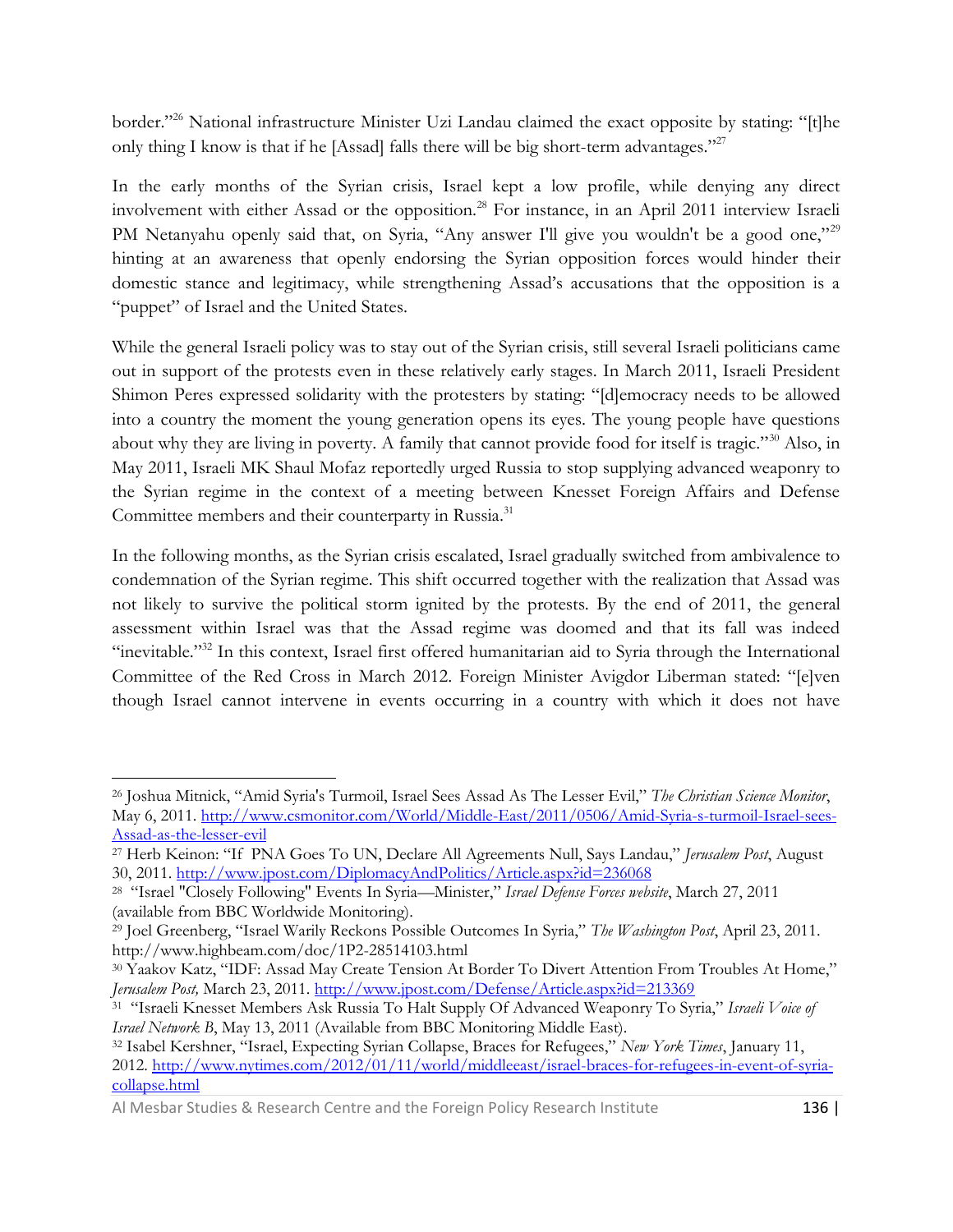diplomatic relations, it is nevertheless our moral duty to extend humanitarian aid and inspire the world to put an end to the slaughter."<sup>33</sup>

Then a few weeks later, following the Syrian regime increased violence (and specifically after the massacre of civilians in Houla on May 25 2012), Israeli Defense Minister Ehud Barak went beyond mere condemnation and said: "[t]hese events in Syria compel the world to take action, not just talk, but action. These are crimes against humanity and the international community must not stand on the sidelines."<sup>34</sup>

In this later stage of the Syrian crisis, Israel has taken a very different posture from that assumed during the protests in both Tunis and Cairo, assuming a more positive attitude toward a possible regime change.

This, of course, does not mean that Israel has resolved its extremely conflicted relation with the ongoing uprisings, with the country pondering whether the short term instability will be rewarded with a genuine democratization process, or whether new authoritarian and Islamist regimes will rise on the ashes of the previous ones, further complicating Israel's position in the Middle East. Until this point is further clarified, Israel's attitude will continue to be a mix of timid hope, hesitance, and skepticism.

### **Israel and its Neighbors after the "Spring"**

With Israel perceiving the Arab Spring as both a potential threat as well as an opportunity, the Israeli government has been watching closely how the relationships of the country have evolved with the new "post-Arab Spring" governments, respectively in Tunisia and Egypt.

When regarding Tunisia, Israel does not perceive the situation as particularly worrisome, nor does it see a substantial deterioration in the (already weak) ties. Even after the Islamist *Ennahda* party won the Constituent Assembly's elections in October 2011,<sup>35</sup> Tunisia has still been perceived as a potential "model" for the Arab Spring. The country is viewed as embarking in a democratic transition, while attempting to strike a balance between secular and religion values, looking to emulate Turkey, rather than Iran.

Even so, the Israeli government considers a few issues problematic. First, the future of Tunisia's ancient Jewish community is a growing worry. On this issue *Ennahda* and its government have been giving somewhat mixed signals. The government has been firm in reiterating its desire to protect all citizens, regardless of religion. For instance, Tunisian President Moncef Marzouki participated in the

 $\overline{\phantom{a}}$ <sup>33</sup> Tova Lazaroff, "Israel Offers Humanitarian Aid to Syrian People," *Jerusalem Post*, March 5, 2012. http://www.jpost.com/MiddleEast/Article.aspx?id=260451

<sup>34</sup> Douglas Hamilton, "Israel Urges Tougher Action Against Assad," *Reuters,* May 30, 2012. <http://www.inss.org.il/upload/%28FILE%291338453132.pdf>

<sup>35</sup> "Tunisia Coalition Agrees Top Government Posts," *BBC News,* November 21, 2011. <http://www.bbc.co.uk/news/world-africa-15830583>

Al Mesbar Studies & Research Centre and the Foreign Policy Research Institute 137 |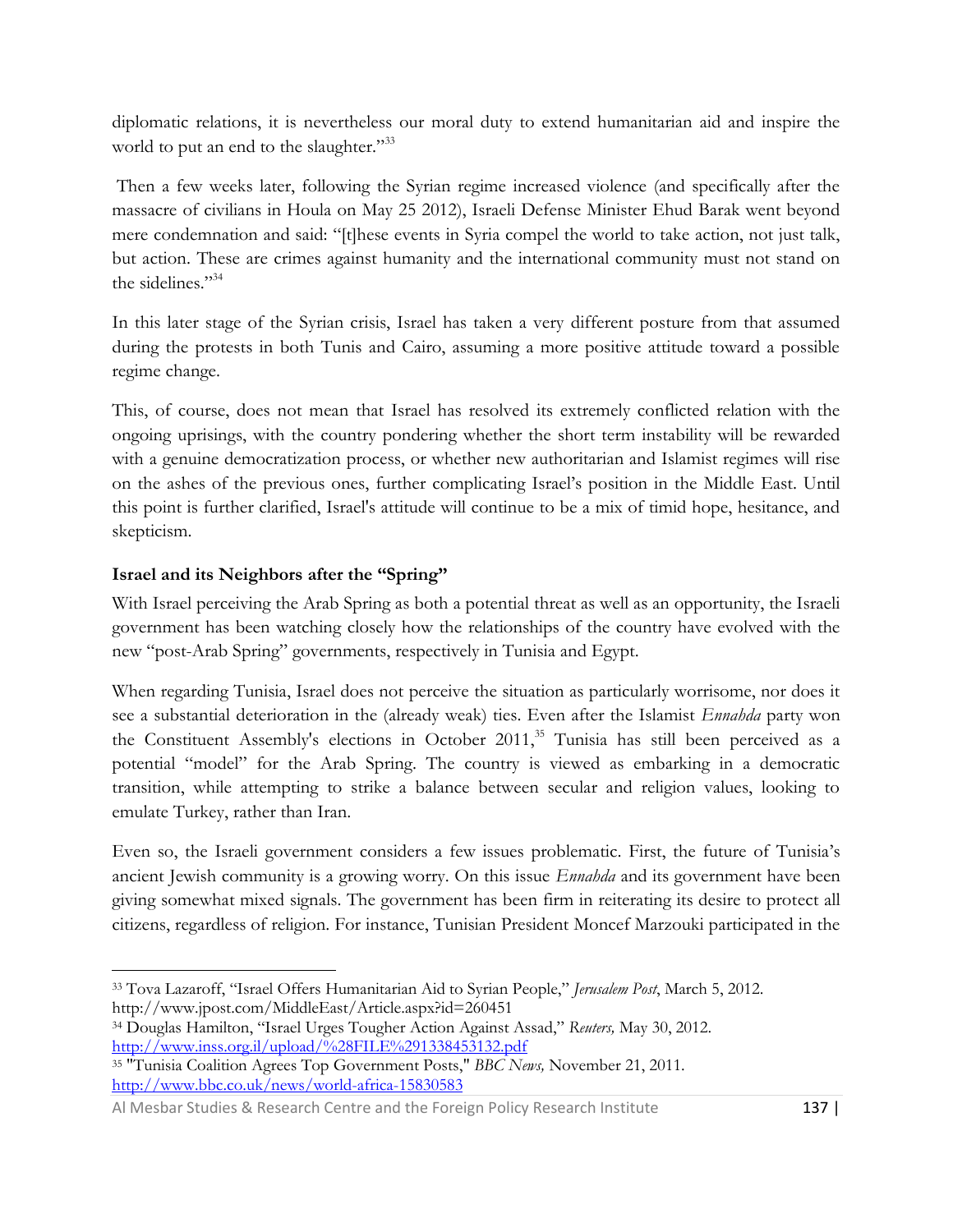ceremony commemorating the ten year anniversary of the 2002 al Qaeda attack against the El Ghriba synagogue in Djerba and stated "any vandalism or violence against the Tunisian Jewish people, their property or their holy sites is totally unacceptable."<sup>36</sup> Similar declarations have also come from *Ennahda* party leader and Prime Minister Hamadi Jebali, who has expressed Tunisia's desire to welcome Jewish pilgrims to visit the El Ghribe synagogue.<sup>37</sup> Yet, in the past year, Salafist groups have publically called to wage "war against the Jews."<sup>38</sup> For example, during Hamas leader Ismail Haniyeh's visit, organized by *Ennahda* in January 2012, a group of Salafists greeted him by chanting "[k]ill the Jews." *Ennahda* responded to these chants by condemnations, adding that it believed that: "these slogans, which contradict the spirit of Islam, (…) were uttered by a fringe group aiming to undermine Ennahda's activities and tarnish its image."<sup>39</sup> Even so, the party has been criticized as being "too soft" on the Salafists and as not doing enough to protect the country's Jewish community from this type of attacks.<sup>40</sup>

Of course, the Hamas's visit has been a reason for concern from an Israeli perspective, as the country fears that the rise of Islamist groups in the region will strengthen the standing of Hamas, while weakening Fatah and the secular-nationalist alternative within the Palestinian society. In this sense, *Ennahda*'s invitation to Hamas was seen as a partial confirmation of this trend, although in reality the visit has not translated into any concrete political cooperation.

Secondly, Israel has been closely watching the ongoing debate over Tunisia's future constitution, focusing specifically on the dispute regarding inserting a clause that would ban all ties with Israel and prohibit "normalization."<sup>41</sup> Adding the "anti-normalization" clause in the constitution has been supported by both Islamist parties, including *Ennahda*, as well as leftist Arab nationalist parties, led by the Tunisian Communist Labour Party.<sup>42</sup> In addition to enshrining this principle in the

 $\overline{\phantom{a}}$ 

Al Mesbar Studies & Research Centre and the Foreign Policy Research Institute 138 |

<sup>36</sup> Kouichi Shirayanagi, " President Moncef Marzouki Visits Djerba Synagogue on Ten Year Anniversary of Al-Qaeda Attack," *TunisiaLive,* April 11, 2012. [http://www.tunisia-live.net/2012/04/11/president-moncef](http://www.tunisia-live.net/2012/04/11/president-moncef-marzouki-visits-djerba-synagogue-on-ten-year-anniversary-of-al-qaeda-attack/)[marzouki-visits-djerba-synagogue-on-ten-year-anniversary-of-al-qaeda-attack/](http://www.tunisia-live.net/2012/04/11/president-moncef-marzouki-visits-djerba-synagogue-on-ten-year-anniversary-of-al-qaeda-attack/)

<sup>37</sup> Kouichi Shirayanagi, "What future for Tunisia's Jews?" *The Guardian,* May 9, 2012.

http://www.guardian.co.uk/commentisfree/2012/may/09/tunisia-jews-pilgrimage-el-ghriba

<sup>38</sup> Kouichi Shirayanagi, " President Moncef Marzouki Visits Djerba Synagogue on Ten Year Anniversary of Al-Qaeda Attack," *TunisiaLive,* April 11, 2012; "Ennahdha a-t-il perdu le contrôle de ses troupes?" *LeTemps,*  January 8, 2012<http://www.letemps.com.tn/article-62335.html> [French]; Ahmed Ellali, "Several Thousand Salafists Demonstrate for Islamic Law, Attack Dramatists in Tunis," *TunisiaLive,* March 25, 2012. http://www.tunisia-live.net/2012/03/25/several-thousand-salafists-demonstrate-for-islamic-law-attack-

dramatists-in-tunis/

<sup>39</sup> "Tunisia Islamist Leader Condemns Anti-Semitic Slogans," *Agence France Presse,* January 10, 2012. http://www.ejpress.org/article/55488

<sup>40</sup> Ennahdha a-t-il perdu le contrôle de ses troupes?" *Le Temps,* January 8, 2012 <http://www.letemps.com.tn/article-62335.html> [French]

<sup>41</sup> "Tunisian Reform Council Split Over Future Relations With Israel," *al-Jazeera TV*, June 17, 2011 (Available through BBC Monitoring Middle East).

<sup>42</sup> "Tunisian Parties Call For Incriminating Normalization With Israel," BBC Monitoring Middle East, July 8 2011; Oren Kessler, "Tunisia's Draft Constitution Would Ban Ties With Israel. Some Officials Want Clause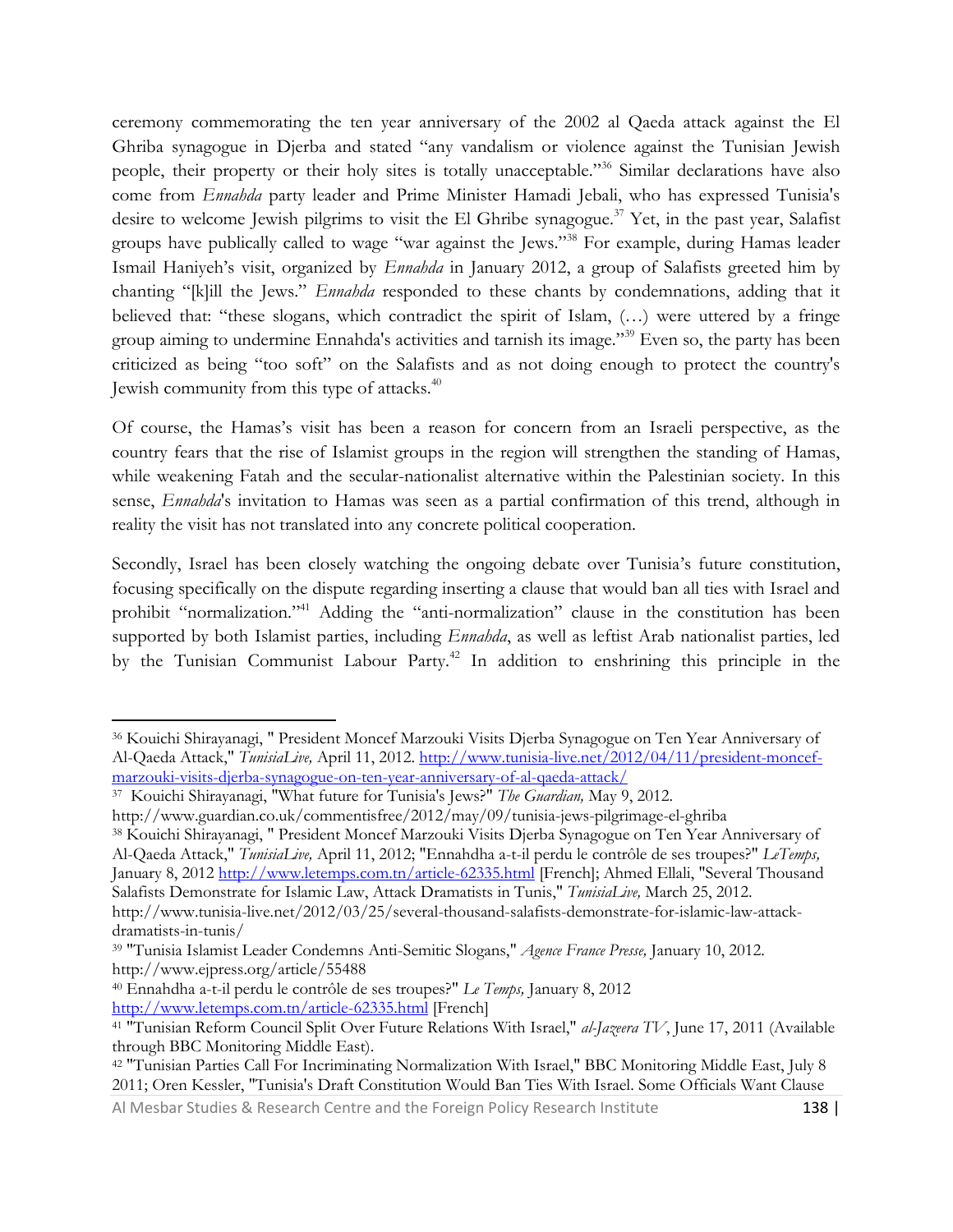constitution, talks have also mentioned inserting a clause in the penal code to sanction individuals and companies that hold any relations with Israel.<sup>43</sup> However, there is no consensus over these issues, with *Ennahdha* actually distancing itself from the early proposal, and with the Foreign Minister Rafik Abdessalem on record opposing inserting such a clause in the constitution, while reiterating that Tunisia would never recognize Israel anyway.<sup>44</sup> In this sense, *Ennahdha* has been unequivocal in its rejection of either recognizing or upgrading ties with Israel, while also falling short from making dramatic changes in the country's foreign policy.<sup>45</sup>

The constitutional debate can be seen as a sign of the increased antagonism toward Israel, itself a consequence of the rise of political Islam in Tunisia. This trend also reflects the internal political struggle between more mainstream Islamist parties, like *Ennahdha*, and the Salafist political forces within Tunisia. Specifically, *Ennahdha*'s tough stance on Israel stems from its values and history, but also is a byproduct of the party's attempt to appease the Salafist groups.

Even so, the debate regarding banning all ties with Israel should not be analyzed as just a consequence of the rise of Islamist parties, since the main proponents of the clause have actually come from the ranks of the extreme left. What's more, the ongoing discussion also reflects the general negative attitude of the domestic public opinion towards Israel. As such, anti-Israeli feelings go deeper and extend beyond the Islamist ranks.

The concerns Israel faces when analyzing post-Arab Spring Tunisia do pale when compared to the progressive strains in the security, economic, and political relations between Israel and its neighbor, Egypt. From an Israeli perspective, post-Mubarak Egypt is presenting a whole new set of challenges that go well beyond the rise of political Islam in the country.

First, Israel sees Egypt as increasingly less stable and able to provide security within its borders, which in turn has raised fears over the proliferation of jihadists groups in the Sinai area, a direct security threat to Israel. Understandably, these fears were further heightened after August 2011, when a Palestinian militant cell entered Israel from the Sinai and perpetrated an attack in the south of country, near Eilat.<sup>46</sup> The attack also served as a powerful reminder of the frailty of Israeli-Egyptian relations. In fact, while pursuing the attackers, Israel engaged in cross-border shootings,

 $\overline{\phantom{a}}$ 

Al Mesbar Studies & Research Centre and the Foreign Policy Research Institute 139 | 139 |

Removed, But Face Opposition From Islamists And Their Allies," *Jerusalem Post*, July 18, 2011. <http://www.highbeam.com/doc/1P1-194951355.html>

<sup>43</sup> "Tunisia: Move to Criminalize Normalization of Relations with Israel in the New Penal Code," *Global Legal Monitor,* the Law Library of Congress, March 27, 2012.

http://www.loc.gov/lawweb/servlet/lloc\_news?disp3\_l205403054\_text

<sup>44</sup>, "Criminalization of Normalization with Israel Divides the Political Arena of Tunisia," *Al Byan*, March 22, 2012.<http://www.albayan.ae/one-world/arabs/2012-03-22-1.1616260> [Arabic]

<sup>45</sup> "Tunisia's Ghannouchi rules out normal ties with Israel," *Press TV*, April 1, 2012.

http://www.presstv.ir/detail/234200.html

<sup>46</sup> Richard Spencer, "Chaos On Its Borders Could See Israel's Worst Fears Realized," *Telegraph*, August 18, 2011. http://www.telegraph.co.uk/news/worldnews/middleeast/israel/8709665/Chaos-on-its-borderscould-see-Israels-worst-fears-realised.html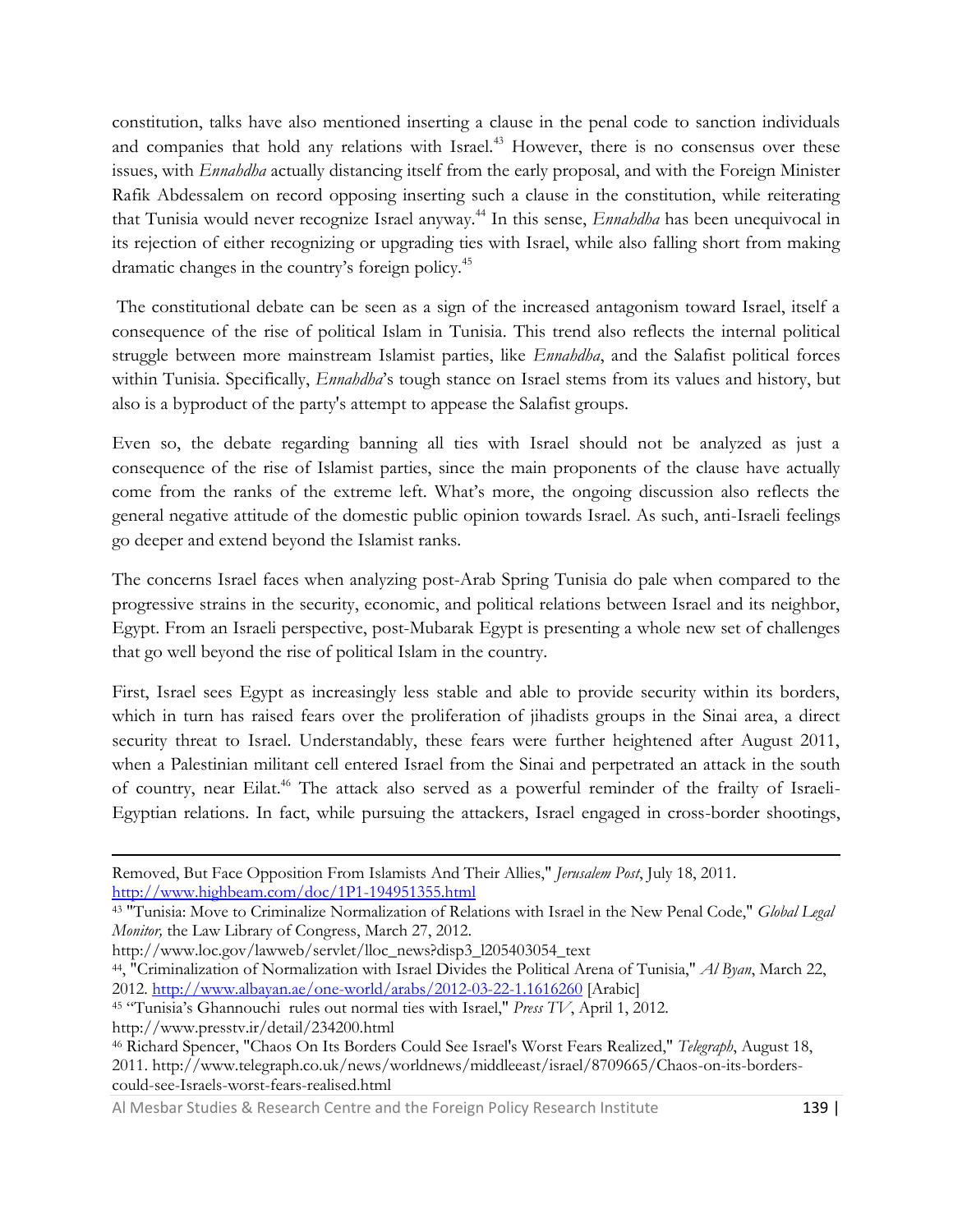killing five Egyptian security officers.<sup>47</sup> In turn, this led to massive anti-Israel protests within Egypt, culminating with the Egyptian government—pressured by the public outcry—threatening to withdraw its Ambassador from Tel Aviv.<sup>48</sup> While the bilateral diplomatic crisis was diffused after Israel expressed regret for the deaths and announced an investigation into the matter,<sup>49</sup> Israel remained largely unpopular on the Egyptian street. In turn, this led to a fully-fledged assault on the Israeli Embassy on September 9,  $2011^{50}$ —marking an all-time low in bilateral relations.

Following the August attack, Israel has allowed Egypt to deploy more troops in Sinai to conduct counterterrorism operations,<sup>51</sup> while the Israeli government has continued to coordinate with Egyptian security forces.<sup>52</sup> Even so, the Israeli government remains worried about the perceived power vacuum within Sinai, especially after the August 2012 attack, where a group of militants assaulted an Egyptian security outpost in Sinai, killing sixteen soldiers, and then attempting to cross the border into Israel.<sup>53</sup>

Secondly, in the months since the fall of the Mubarak regime, Israel has been increasingly concerned over the progressive deterioration of the economic ties with Egypt, especially regarding its willingness and capacity to export gas to Israel. In the past year, pipelines delivering Egyptian gas to Israel were periodically attacked<sup>54</sup> until Egypt decided to unilaterally suspend gas deliveries in April 2012.<sup>55</sup> Both Egyptian and Israeli authorities were quick to diffuse the crisis and assert that the suspension was not motivated by political reasons. Egyptian authorities referred to both the "unfair" deal Israel got under Mubarak, as well as to Israel's alleged agreement violations as the causes of the

 $\overline{\phantom{a}}$ <sup>47</sup> Dina Zayed And Marwa Awad, "Egypt To Create Border Buffer; Hundreds Protest Angrily At Israeli Embassy After Five Security Officers Killed Last Week," *The Gazette*, August 23, 2011. (Available from LexisNexis).

<sup>48</sup> Ibid.

<sup>49</sup> Joel Greenberg, "Israel Mulls Ties With A Changed Egypt," *Washington Post*, August 28, 2011. [http://www.washingtonpost.com/world/middle-east/israel-mulls-ties-with-a-changed](http://www.washingtonpost.com/world/middle-east/israel-mulls-ties-with-a-changed-egypt/2011/08/25/gIQA3Sc6iJ_story.html)[egypt/2011/08/25/gIQA3Sc6iJ\\_story.html](http://www.washingtonpost.com/world/middle-east/israel-mulls-ties-with-a-changed-egypt/2011/08/25/gIQA3Sc6iJ_story.html); Yaakov Katz, "Barak Apologizes to Egypt over Security

Officers' Deaths," *The Jerusalem Post*, August 20, 2011.

http://www.jpost.com/DiplomacyAndPolitics/Article.aspx?id=234621

<sup>50</sup> "Crowds Attack Israel Embassy In Cairo," *Al-Jazeera,* September 10, 2011.

http://www.aljazeera.com/news/middleeast/2011/09/201199225334494935.html

<sup>51</sup> "Israel Considers Egypt's Request To Deploy More Troops In Sinai," *BBC Monitoring Middle East*, August 31, 2011.

<sup>52</sup> Yaakov Katz "Israel, Egypt To Work Together Against Terror," *Jerusalem Post*, February 24, 2012. http://www.jpost.com/Defense/Article.aspx?id=259104

<sup>53</sup> Benedetta Berti, Zack Gold, "Security Vacuum in the Sinai," *The National Interest,* August 10, 2012. <http://nationalinterest.org/commentary/the-security-vacuum-the-sinai-7317?page=show>

<sup>54</sup> "Egypt; Gas Pipeline in El Arish Blown up for the Tenth Time" *Egypt State Information Service*, December 19, 2011 (available from LexisNexis).

<sup>55</sup> Oren Kessler and Herb Keinon: "Egypt Terminates Gas Flow To Israel" *Jerusalem Post*, April 23, 2012. http://www.jpost.com/DiplomacyAndPolitics/Article.aspx?id=267112

Al Mesbar Studies & Research Centre and the Foreign Policy Research Institute 140 |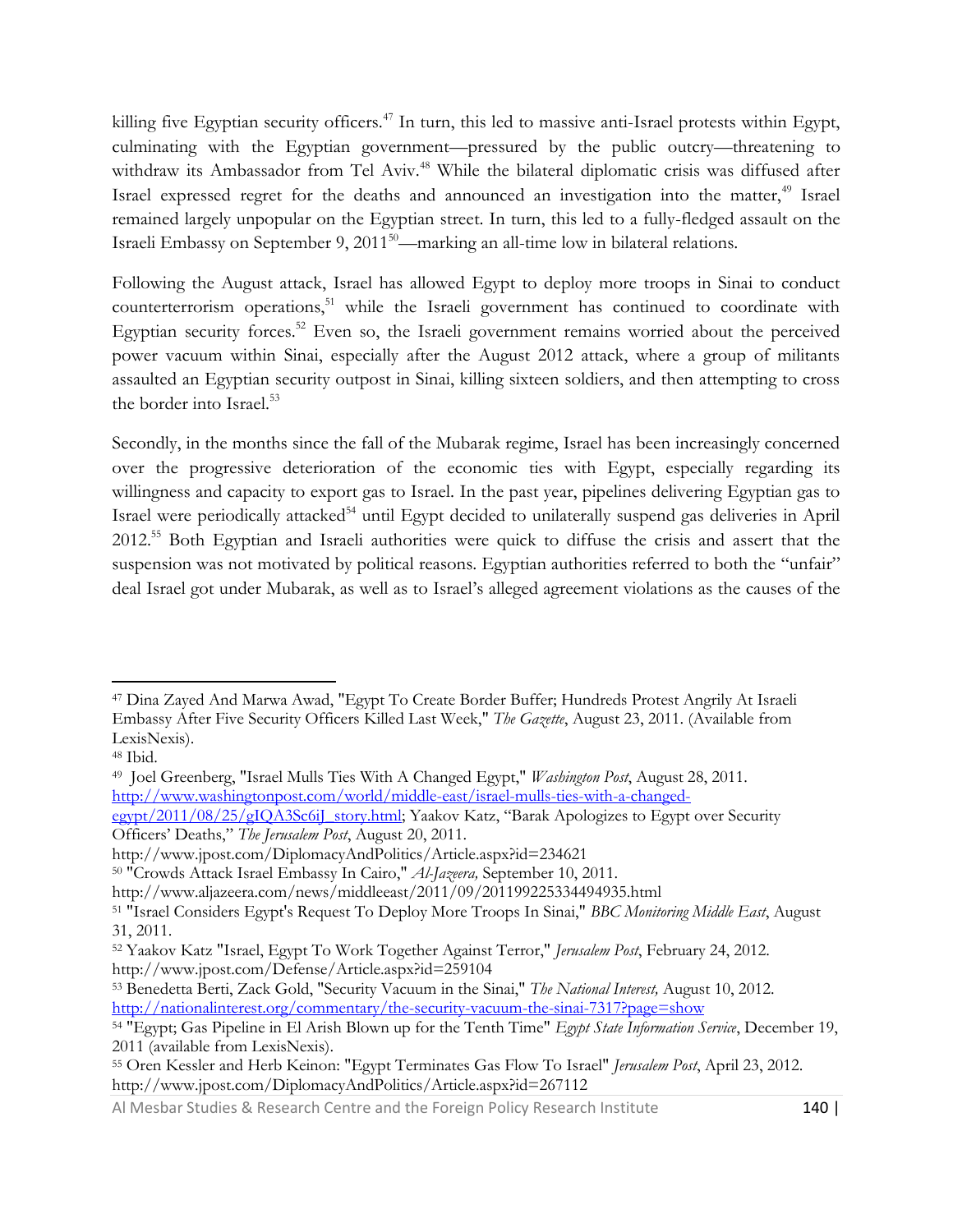suspension.<sup>56</sup> However, the interruption of the gas exports is indeed a sign of the ongoing deterioration of a bilateral relation that was never fully "normalized."

In this sense, both the deteriorating security situation in Sinai and the downgrading of economic ties are related. Both reflect the main issue that Israel has faced since the collapse of the Mubarak regime, namely, the souring of the political and diplomatic relations with Egypt. This trend can be equally represented by both the arrest of an alleged Israeli "spy" in June 2011 (later release in a "face saving" prisoner swap in October 2011),<sup>57</sup> as well as by the already mentioned violent storming of the Israeli Embassy only a few months later.

The latter episode also showed the SCAF's internal tensions, focused on diffusing internal unrest, as well as preserving calm with Israel and good ties with the United States, and growing anti-Israel public opinion.

These anti-Israel demonstrations can also serve to assess the impact that Islamist groups are having in shaping the foreign policy debate in the "new" Egypt. Again, even more than in Tunisia, anti-Israeli feelings within Egypt run very deep and go beyond the influence of Islamist parties. However, Islamist parties have been adding fuel to the anti-Israeli fire. For instance, in March 2012 the Islamist-dominated lower house of the Egyptian Parliament issued a declaration calling Israel the number one enemy of the country.<sup>58</sup>

From an Israeli perspective this type of rhetoric is certainly troublesome. At the same time, Israel is also aware that the inflammatory statement adopted by the lower house of the Parliament is only declaratory and has no concrete policy effect. As such, Israel has been attempting to understand the difference between the anti-Israeli discourse employed by Islamist parties for electoral gains, and the actual policies they intend to implement. Furthermore, Israel also seeks to understand the different postures of the main Islamist parties on this issue, assuming that political Islam is far from monolithic within Egypt. Both questions are seen as crucial to understanding the future of the Israeli-Egyptian relation, as well as the stability of the peace treaty—which is certainly seen by Israel as the number one issue in determining such future.

 $\overline{\phantom{a}}$ 56 Shmuel Even, "Egypt's Revocation of the Natural Gas Agreement with Israel: Strategic Implications," *INSS Insight* No. 332, May 6, 2012. http://www.inss.org.il/publications.php?cat=21&incat=&read=6488

<sup>57</sup> Yaakov Katz; Hilary Leila Krieger, "Alleged Israeli 'Spy' Held In Cairo Is US Immigrant, " *Reuters* and *Jerusalem Post*, June 14, 2011. [http://www.jpost.com/MiddleEast/Article.aspx?id=224873;](http://www.jpost.com/MiddleEast/Article.aspx?id=224873) Kristen Chick,

<sup>&</sup>quot;Egypt Saves Face in Swap of Alleged Israeli Spy Ilan Grapel," *The Christian Science Monitor*, October 27, 2011. http://www.csmonitor.com/World/Middle-East/2011/1027/Egypt-saves-face-in-swap-of-alleged-Israelispy-Ilan-Grapel

<sup>58</sup> Zvi Mazel, "Egypt Steers Uneasy Course In Dealings With Israel." *Jerusalem Post*, March 14, 2012. http://www.pressdisplay.com/pressdisplay/viewer.aspx

Al Mesbar Studies & Research Centre and the Foreign Policy Research Institute 141 |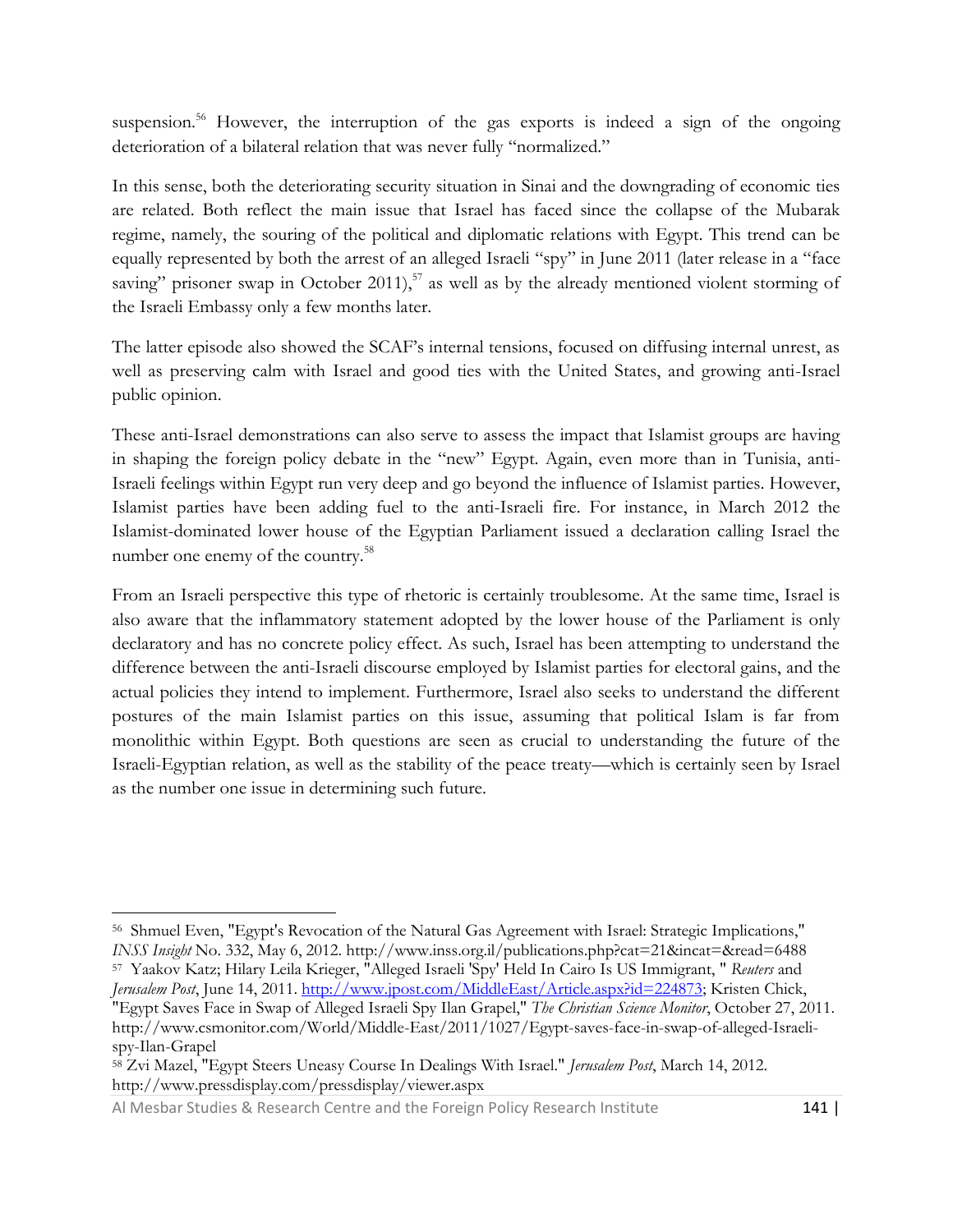Since Mubarak's fall, in fact, the SCAF has clearly pledged to "honor previous commitments, including the peace treaty with Israel."<sup>59</sup> However, there had initially been a lot more ambiguity on the issue coming from Egypt's main Islamist political parties.

First, the Muslim Brotherhood expressed an ambivalent attitude regarding the peace treaty with Israel, alternating conciliatory remarks with "war declarations" and pledges to end the treaty.<sup>60</sup> This ambiguity is not surprising. Anti-Zionism has been a strong feature of the Muslim Brotherhood since the founding of the group in the late 1920s. In addition, over the last decades, the Brotherhood has proven a champion of the Palestinian cause, while preserving ties with the Palestinian Hamas, which itself started as the Gaza-based branch of the Brotherhood. Similarly, within Egypt, the group had opposed the peace treaty back in 1979 and has, in the past decades, been unequivocal in rejecting any normalization process. As such, acting to end the peace treaty with Israel would be in line with both the Brotherhood's history, as well as its ideology.

Yet, in practice, the Muslim Brotherhood has also shown a remarkable understanding of *realpolitik,*  and specifically of the correlation between preserving the peace treaty and continuing to receive badly needed U.S. aid. On this matter, when an Egyptian-American crisis broke out in February 2012 over the investigations of several civil society groups and democracy activists (including a number of U.S. citizens) and the United States threatened to withhold aid, the Brotherhood message was clear: "We (Egypt) are a party (to the treaty) and we will be harmed, so it is our right to review the matter.<sup>"61</sup>

As a result of this internal struggle between ideology and pragmatism, the group initially adopted an ambivalent position on the peace treaty. While it has not ruled out reviewing some terms of the treaty, the Brotherhood has largely reiterated that it will neither attempt to abrogate it nor put it to a national referendum (an option the group had initially raised).<sup>62</sup> However, from an Israeli perspective, even the prospect of "revisions" is seen as highly alarming and the country will likely use its influence, as well as rely on the United States—the guarantor of the agreement—to make sure this option is shelved. This is because Israel sees opening the treaty up for negotiation as tantamount to its collapse. At the same time, Israel has also been increasingly willing to let Egypt deploy more of its troops in the Sinai, opting for a *de facto,* rather than a *de jure,* revision of some the treaty terms. On the issue of preserving the peace treaty, Egypt's second main Islamist force, the

Al Mesbar Studies & Research Centre and the Foreign Policy Research Institute 142 |

 $\overline{\phantom{a}}$ <sup>59</sup>Michael Sharnoff, "Post-Mubarak Egyptian Attitudes Toward Israel," *Foreign Policy Research Institute*, October 2011. http://www.fpri.org/enotes/2011/201110.sharnoff.egyptandisrael.html

<sup>60</sup> Yaakov Lappin, "Muslim Brotherhood Leader: 'Prepare Egyptians For War With Israel,'*" Jerusalem Post*, February 1, 2011. [http://www.jpost.com/Headlines/Article.aspx?id=206130;](http://www.jpost.com/Headlines/Article.aspx?id=206130) Eli Lake, "Muslim Brotherhood Seeks End to Israel Treaty," *The Washington Times*, February 4, 2011.

<sup>61</sup> Tom Perry, "Aid Cuts Could Put Egypt-Israel Peace In Jeopardy," *Reuters,* February 17, 2012.

http://www.montrealgazette.com/news/cuts+could+Egypt+Israel+peace+jeopardy/6167181/story.html <sup>62</sup> Zvi Bar'el, "Muslim Brotherhood: We Will Not Put Egypt-Israel Peace Treaty To Referendum," *HaAretz*, April 22, 2012.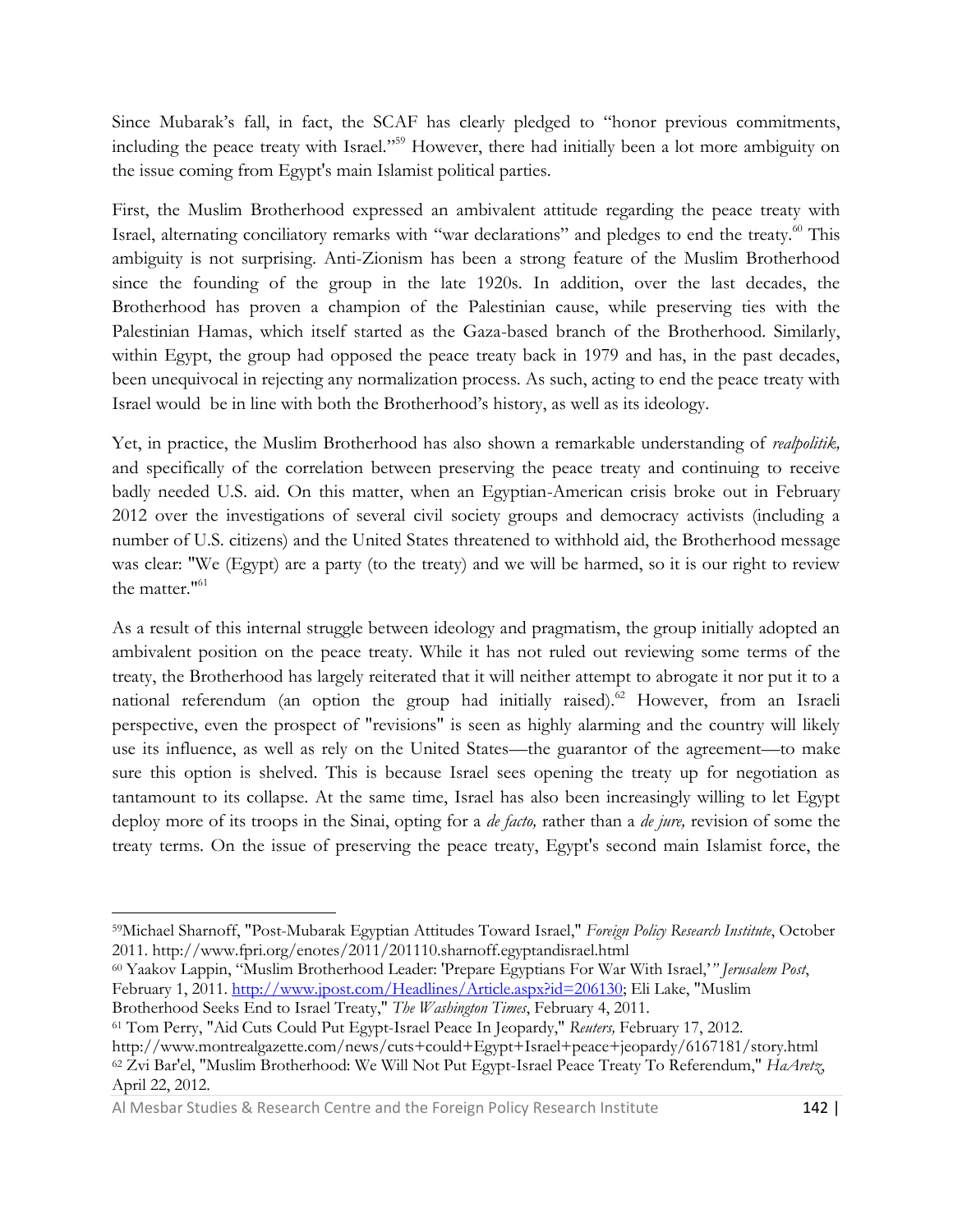Salafi al-Nour party, has also proven ambiguous, declaring this it would seek to alter some of its terms, while pledging not to revoke it.<sup>63</sup>

Israel considers the Muslim Brotherhood's ascent as a potential threat for two additional reasons: the possibility of an improvement in the Egyptian-Iranian relation, as well as the positive effect the Brotherhood's political power could have on Hamas. With respect to Iran, leaders of the Muslim Brotherhood have urged Egypt to upgrade its ties with the Islamic Republic,<sup>64</sup> even though the alleged *rapprochement* is far from significant at this stage. On the contrary, Egypt's foreign policy is aiming at preserving good ties with all main regional players, from Iran to Saudi Arabia.

Similarly, Israel fears that the pre-existing ties between the Brotherhood and Hamas will both boost Hamas politically, as well as allow the flow of weapons to and from Gaza. However, in reality, Egypt has continued—beyond its rhetoric—to hold a tight grip on Gaza, also to the detriment of Gaza's civilian population. Furthermore, when it comes to empowering Hamas and encouraging "radicalization," it actually appears that the Muslim Brotherhood has instead at least partially used its influence on the group to pressure the Gaza-based Islamist organization to work toward true reconciliation with Fatah. The group has also said it agrees with Hamas's *de facto* acceptance of coexistence of Israel, while specifying the Muslim Brotherhood would not object to a two-states solution "provided that this state within the '67 borders is completely sovereign in air and in sea and in land  $\frac{1}{100}$ 

These declarations are seen as encouraging by some political observers within Israel; others remain more skeptical and point out that accepting an *interim* two-state solution is very different from relinquishing all outstanding claims and recognizing the end of the conflict. Based on these contrasting assessments, there is an ongoing policy and scholarly debate within Israel on whether the political rise of the Muslim Brotherhood will help to moderate, rather than radicalize, Hamas. This second theory has been at least partially validated following the last outbreak of hostilities between Israel and Hamas in November 2012. On that occasion, Egypt played an important role in diffusing the conflict and bringing the parties to agree to a ceasefire.

In this context of deliberate ambiguity and Israeli anxiety over the rise of the Muslim Brotherhood, Israel has been preoccupied with the Egyptian Presidential elections and with the victory of Muslim

 $\overline{\phantom{a}}$ 

Al Mesbar Studies & Research Centre and the Foreign Policy Research Institute 143 |

<sup>63</sup> "Senior Egyptian Politician Rejects Peace Between Egypt, Israel," *Fars News Agency,* December 28, 2011. http://english.farsnews.com/newstext.php?nn=9007279262

<sup>64</sup> "Politician: US, Israel, S. Arabia Trying to Block Resumption of Iran-Egypt Ties," *Fars News Agency,* July 13, 2011, [http://english.farsnews.com/newstext.php?nn=9004221052;](http://english.farsnews.com/newstext.php?nn=9004221052) "Egypt's Leading Political Party Stresses Improving Ties with Iran," *Fars News Agency,* December 18, 2011.

http://english.farsnews.com/newstext.php?nn=9007277804

<sup>65</sup> David D. Kirkpatrick; Mayy el Sheikh, "Islamist Victors In Egypt Seeking Shift By Hamas," *New York Times,* March 24, 2012. http://www.nytimes.com/2012/03/24/world/middleeast/egypts-election-victorsseek-shift-by-hamas-to-press-israel.html?pagewanted=all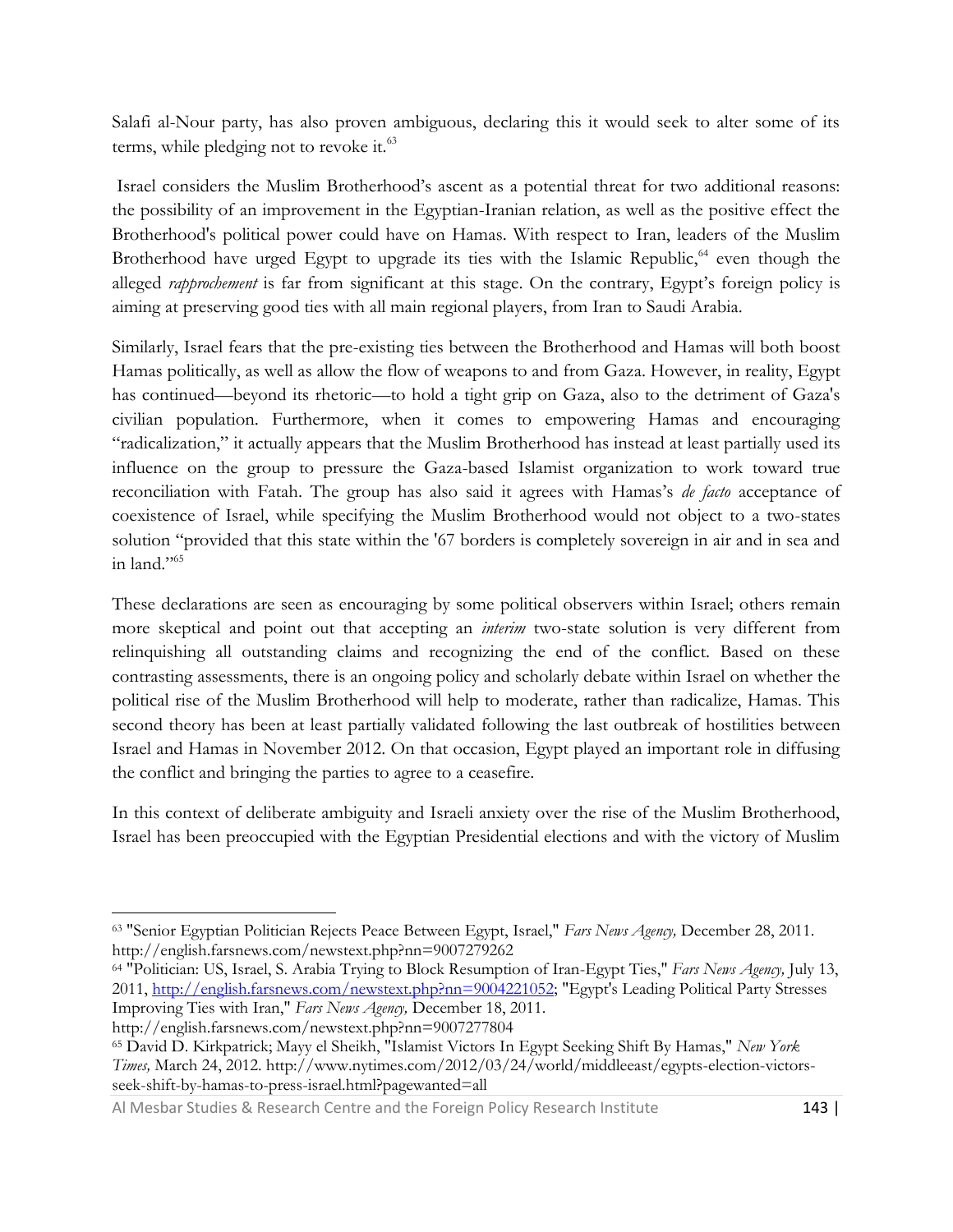Brotherhood's Mohamed Morsi, who was largely perceived as far more antagonistic to Israel than its rival, Ahmed Shafik.<sup>66</sup>

But regardless of the rise of the Brotherhood in institutional politics, Israel's policy with respect to Egypt will have to adjust to a different political arena. Clearly, the new bilateral relationship will not be forged only with the new political establishment and the army, but—for the first time—public opinion will also have a say in how the relationship continues. At the moment, this represents more of a threat than an opportunity to Israel, given that over half of the Egyptian population appears to favor annulling the peace treaty with Israel, while 85 percent view Israel negatively. <sup>67</sup>

As a result, Israel's policy toward Egypt in the short-term likely will be "minimalist," focusing on preserving the peace treaty while beefing up security at its own border. Other more ambitious goals, like improving ties and reopening the "normalization" chapter, appear less realistic and will likely be shelved.

And indeed, this is in line with Israel's policy so far with respect to the Arab Spring. The country first chose to keep a low profile when responding to the shifting regional dynamics. This choice was the result of two considerations. First, Israel—aware of its own unpopularity in the Middle East wanted to stress that it would not interfere with local political processes. Secondly, the country truly lacked the political and diplomatic tools to have a direct impact, thus acting as an outsider.

In this sense the policies adopted have been largely passive, more focused on maintaining the peace treaties—both with Egypt as well as with Jordan—while postponing more ambitious political goals.

Within Israel, much debate has taken place on whether such a "passive" approach should be supplemented with a more active component. For instance, several Israeli political observers argue that to improve its regional standing in the "new" Middle East, Israel needs to revive the Israeli-Palestinian peace process. Specifically, Israel needs to "to ease the burden on the residents of the West Bank and Gaza Strip, and inter alia, to reach understandings with Hamas (…) and withdraw its objection in principle to a thaw in relations between Fatah and Hamas (…)."<sup>68</sup> Progress in the Israeli-Palestinian arena and committing to review the West Bank issue is then seen as crucial to help Israel's standing in the region. In other words, in addition to responding to the Arab Spring by investing in security and beefing up the borders, there is much debate within Israel on how to adopt a more proactive political stance.

Al Mesbar Studies & Research Centre and the Foreign Policy Research Institute 144 |

<sup>66</sup> David D. Kirkpatrick; Isabel Kershner, "Israel Is Anxiously Watching Egyptian Vote," *New York Times,*  May 26, 2012. http://www.nytimes.com/2012/05/26/world/middleeast/israel-anxiously-watches-egyptianelection.html

<sup>67</sup> Oren Kessler, **"**Analysis: Unrest Mars Egypt Army's Sterling Image," *Jerusalem Post,* November 24, 2011. [http://www.jpost.com/MiddleEast/Article.aspx?id=246767;](http://www.jpost.com/MiddleEast/Article.aspx?id=246767) Oren Kessler, "Sleepless in Jerusalem, *Foreign Policy,* May 24, 2012. http://www.foreignpolicy.com/articles/2012/05/24/the\_view\_from\_jerusalem <sup>68</sup> Anat Kurz, "The Arab Spring and the Israeli-Palestinian Arena," in *One Year of the Arab Spring: Global and Regional Implications,* Guzansky, Yoel and Heller, Mark A., eds. (INSS Memorandum No. 113, Tel Aviv: Institute for National Security Studies, March 2012), p. 69.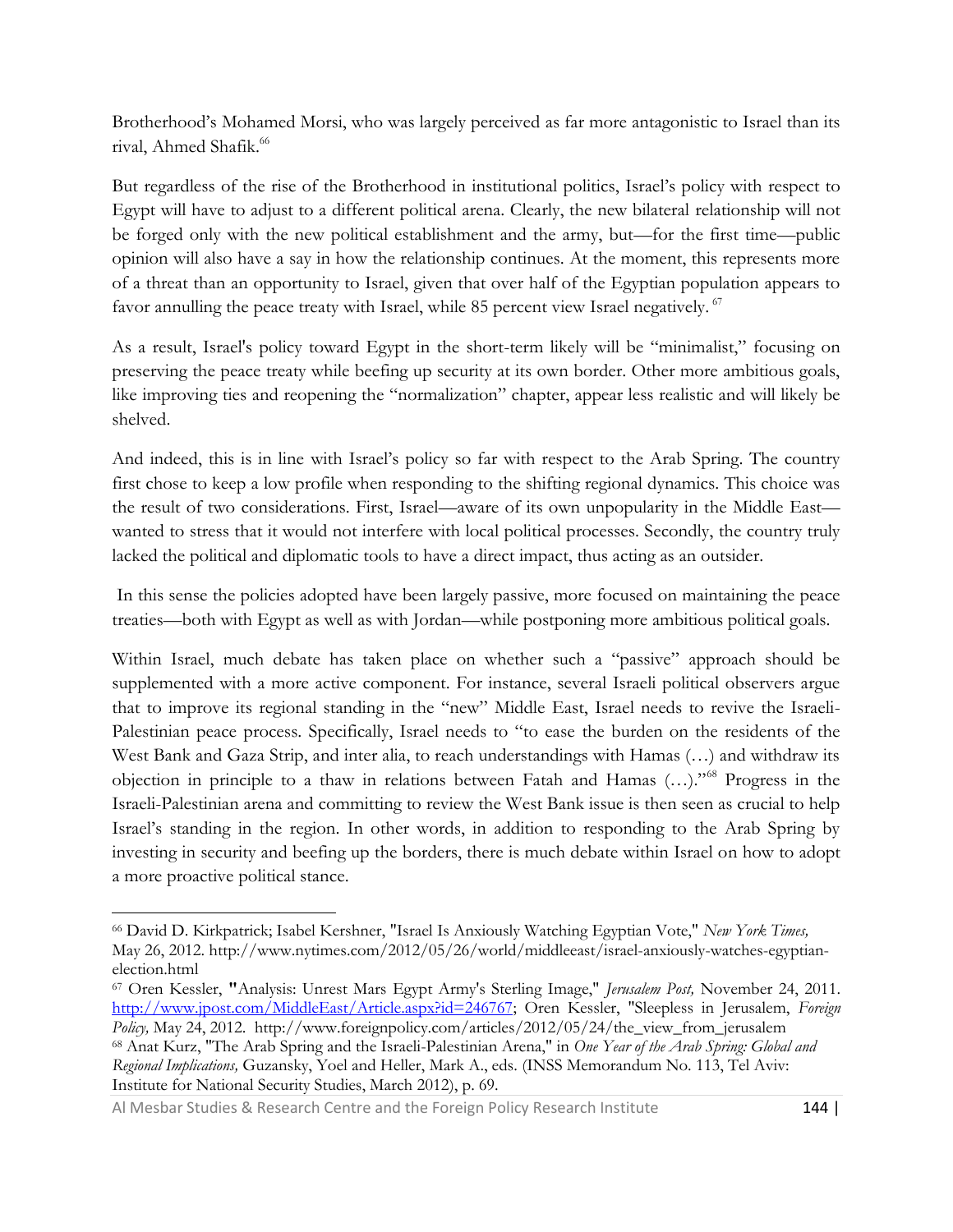The current policy on Syria faces the same debate, with the political arena divided. On the one hand, many affirm that Israel cannot do anything beyond providing humanitarian assistance. On the other, some political observers argue that the country should either provide safe heaven to Syrian refugees, share intelligence on the Syrian regime with the world, or even covertly offer to help the opposition. However, at the moment, the policy on Syria has largely remained passive' fearing that direct involvement would backlash on Israel while also hurting the stand of the anti-Assad opposition.

#### **Israel and the Arab Spring—Reactions and Policies**

Since the Arab Spring first began in Tunisia in December 2010, a process of rapid social and political transformation has been occurring within the Middle East. In the cases of Egypt and Tunisia, the initial protests led to a mostly nonviolent regime change and to the demise of old authoritarian regimes. In other cases, like in Libya, the collapse of the old government came as a result of a bloody internal war.

And still the turmoil is not over. There are several countries in the region—from Syria to Bahrain where the anti-regime protests are still in full swing. And even in countries where the Arab Spring has not "arrived" full force—like Lebanon or Jordan—the impact of the ongoing regional transformations can be felt locally. In other words, since December 2010, the political ground has been shaking in the entire region.

In this context, Israel has been following the ongoing political dynamics with a mix of hope and fear. From an Israeli perspective, the Arab Spring can be seen as a potential threat: both the increased volatility of the region and the rise of political Islam are in fact perceived as worrisome trends. At the same time, however, the ongoing social and political transformations could represent an opportunity for the country to begin a new, more positive, chapter in its regional relations especially if the democratization processes succeed and result in the creation of more open and pluralistic countries. However, although Israel believes that "democracies do not go at war with each other" and that a more free and democratic Middle East can indeed be an asset, still there is widespread skepticism toward the capacity of the Arab Spring to deliver such results.

Looking specifically at Egypt, the consensus seems to be that things will likely get worse before they get better. This impression is fueled by the souring of the diplomatic, economic, and political relations with Egypt since the collapse of the Mubarak regime, as well as by the unequivocal rise of Islamist parties—like the Muslim Brotherhood—who have adopted openly anti-Israel stances. In addition, the negative feelings the Egyptian public opinion holds against Israel further indicate that the state of the bilateral relations may continue to deteriorate in the coming months.

These mixed feelings have resulted in an ambivalent posture toward the ongoing regional transformation. Israel has largely attempted to weather the storm produced by the uprisings. At the moment, the priorities are preserving the existing peace treaties with both Jordan and Egypt, while focusing on investing on border security. In the longer term, there is a debate within the Israeli